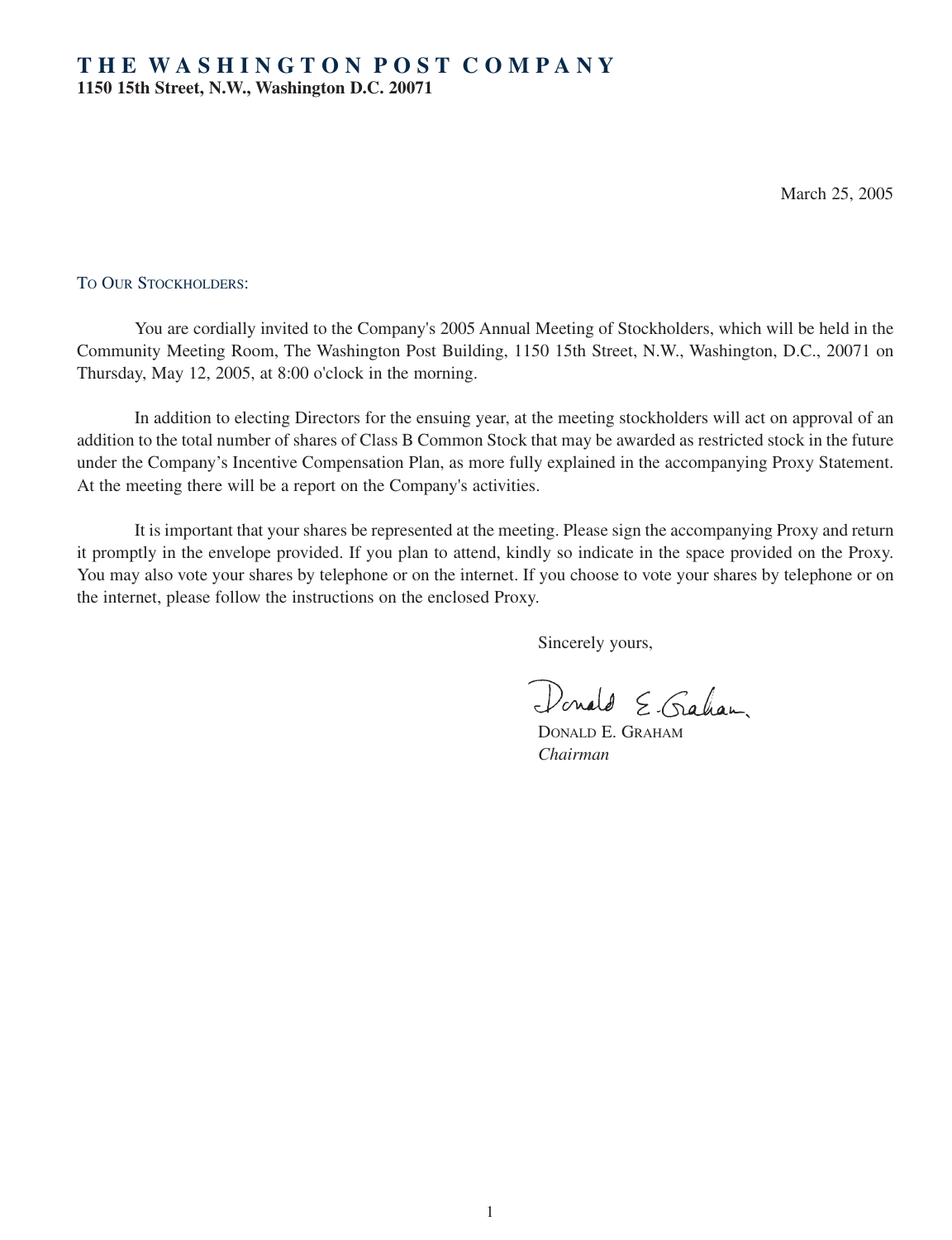# **T H E W A S H I N G T O N P O S T C O M P A N Y**

# **Notice of Annual Meeting of Stockholders/May 12, 2005**

The Annual Meeting of Stockholders of The Washington Post Company will be held in the Community Meeting Room, The Washington Post Building, 1150 15th Street, N.W., Washington, D.C., 20071 on Thursday, May 12, 2005, at 8:00 a.m., Eastern Daylight Saving Time, for the following purposes:

- 1. To elect Directors for the ensuing year, as more fully described in the accompanying Proxy Statement.
- 2. To consider and act upon the reservation of additional shares of Class B Common Stock that may be awarded as restricted stock in the future under the Company's Incentive Compensation Plan.
- 3. To transact such other business as may properly come before the meeting or any adjournment thereof.

The Board of Directors has fixed the close of business on March 14, 2005, as the record date for the determination of stockholders entitled to notice of and to vote at the Annual Meeting.

It is important that your shares be represented and voted at the meeting, and you should therefore sign and return your Proxy at your earliest convenience. You may also vote your shares by telephone or on the internet. If you choose to vote your shares by telephone or on the internet, please follow the instructions on the enclosed Proxy. You may revoke your Proxy at any time before it has been voted at the Annual Meeting. You may vote in person at the Annual Meeting even if you returned a Proxy, provided that you first revoke your Proxy.

By Order of the Board of Directors,

DIANA M. DANIELS, Secretary

Washington, D.C., March 25, 2005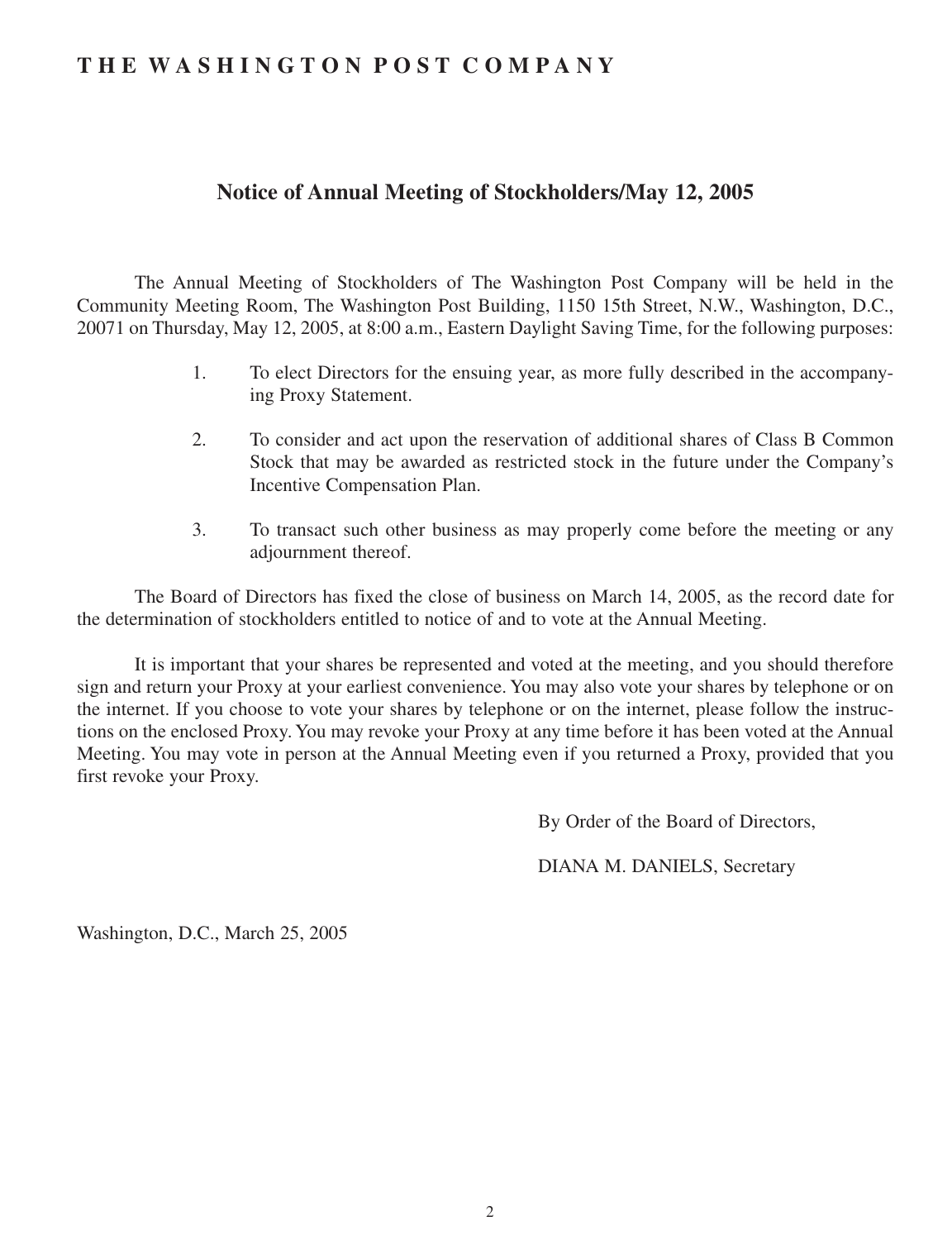# **T H E W A S H I N G T O N P O S T C O M P A N Y**

**1150 15th Street, N.W., Washington D.C. 20071**

March 25, 2005

This proxy statement contains information relating to the 2005 Annual Meeting of Stockholders of The Washington Post Company (the "Company") to be held at the Company's headquarters, 1150 15th Street, NW, Washington, DC on Thursday, May 12, 2005 at 8:00 a.m., Eastern Daylight Saving time, or any adjournments thereof, for the purposes set forth in the accompanying Notice of the 2005 Annual Meeting of Stockholders. This proxy statement and the accompanying forms of proxy and voting instructions are being delivered to shareholders on or about March 25, 2005. The Board of Directors of the Company is making this proxy solicitation.

# **QUESTIONS AND ANSWERS**

# **Q: What am I voting on?**

A: You are voting on the election of Directors for a term of one year. A Board of ten Directors is to be elected, seven by the holders of Class A Stock voting separately as a class and three by the holders of Class B Stock voting separately as a class. All Directors will hold office until the next Annual Meeting and until their respective successors shall have been elected and shall have qualified or as otherwise provided in the By-laws of the Company.

In the event any nominee withdraws or for any reason is not able to serve as a director, Donald E. Graham, John B. Morse, Jr., Diana M. Daniels and Gerald M. Rosberg, acting as your proxies, will either vote for such other person as the Board of Directors may nominate or will not vote for anyone to replace such nominee.

In addition, you are voting on whether to approve the reservation of an additional 150,000 shares of Class B Common Stock that may be awarded to key employees of the Company as restricted stock in the future under the Company's Incentive Compensation Plan (a copy of which Plan, as amended and restated, has been filed with the Securities and Exchange Commission as Exhibit 10.1 to Form 8K filed January 21, 2005).

#### **Q: What are the voting recommendations of the Board?**

A: The Board recommends voting for each of the nominated Directors listed on the proxy card. The Board knows of no reason which would cause any nominee to be unable to act or to refuse to accept nomination or election.

The Board recommends voting for the reservation of an additional 150,000 shares of Class B Common Stock that may be awarded to key employees of the Company as restricted stock in the future under the Company's Incentive Compensation Plan.

#### **Q: Will any other matters be voted on?**

A: We are not aware of any other matters that you will be asked to vote on at the Meeting. If any other matter is properly brought before the Meeting, Donald E. Graham, John B. Morse, Jr., Diana M. Daniels and Gerald M. Rosberg, acting as your proxies, will vote for you in their discretion.

# **Q: How do I vote?**

- A: There are four ways to vote:
	- By internet at http://www.eproxyvote.com/wpo. We encourage you to vote this way.
	- By toll-free telephone at 877-779-8683.
	- By completing and mailing your proxy card.
	- By written ballot at the Meeting.

If you vote by internet or telephone, your vote must be received by 5 p.m., Eastern Daylight Saving time, of the day before the Meeting. Your shares will be voted as you indicate. If you do not indicate your voting preferences, Donald E. Graham, John B. Morse, Jr., Diana M. Daniels and Gerald M. Rosberg, as your proxies, will vote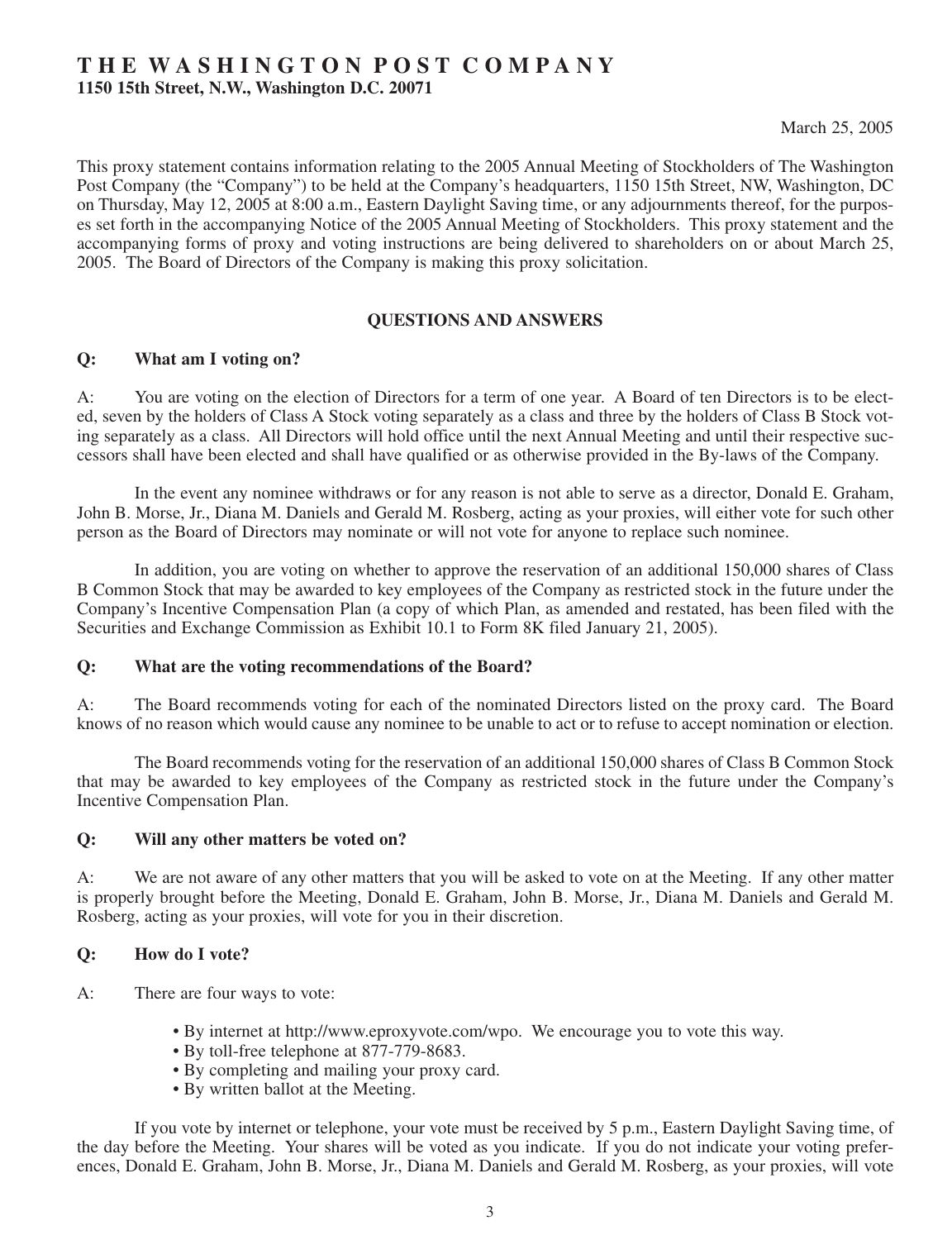your shares in favor of the applicable nominated Directors and in favor of the reservation of an additional 150,000 shares of Class B Common Stock that may be awarded to key employees of the Company as restricted stock in the future under the Company's Incentive Compensation Plan.

# **Q: Who can vote?**

A: You can vote at the Meeting if you were a shareholder of record as of the close of business on March 14, 2005 (the "Record Date"). Each share of Class A and Class B Common Stock is entitled to one vote on all matters on which such class of stock is entitled to vote. If you hold shares in street name, your broker, bank or other nominee will instruct you as to how your shares may be voted by proxy, including whether telephonic or internet voting options are available. You may not vote shares held in street name in person at the Meeting unless you have a proxy executed in your favor by your broker, bank or other nominee.

# **Q: Can I change my vote?**

- A: Yes. You can change your vote or revoke your proxy any time before the Meeting by:
	- entering a new vote by internet or telephone
	- returning a later dated proxy card
	- voting in person at the Meeting provided you first revoke your previously voted proxy.

# **Q: What vote is required to approve a proposal?**

A: Directors will be elected by a plurality of the votes cast at the Meeting. This means that the seven Class A Shareholder nominees receiving the highest number of votes and the three Class B Shareholder nominees receiving the highest number of votes cast shall be elected. You do not have the right to cumulate votes in the election of directors. A properly executed proxy marked "WITHHELD" with respect to the election of one or more directors will not be voted with respect to the director or directors indicated, although it will be counted for purposes of determining whether a quorum is present at the Meeting. Any shares not voted (whether by abstention, broker non-vote or otherwise) will have no impact on the vote, but these shares will be counted for purposes of determining whether a quorum is present.

Approval of the reservation of an additional 150,000 shares of Class B Common Stock for award under the Company's Incentive Compensation Plan is subject to the favorable vote of a majority of the holders of Class A Common Stock outstanding, voting as a class, and a majority of the holders of Class B Common Stock outstanding, voting as a class. Each Class A Stock Proxy and each Class B Stock Proxy executed and returned by a shareholder will be voted for this proposal, unless otherwise indicated on such Proxy. Any shares not voted (whether by abstention, broker non-vote or otherwise) will have the effect of a negative vote.

# **Q: Who will count the vote?**

A: EquiServe Trust Company, N.A. , the Company's transfer agent and registrar, will count the vote. One of its representatives will be included among the inspectors of votes.

# **Q: Who can attend the Annual Meeting?**

A: All shareholders of record as of the close of business on March 14, 2005, can attend.

# **Q: What do I need to do to attend the Annual Meeting?**

- A: To attend the Meeting, please follow these instructions:
	- If you vote by using the enclosed proxy card, check the appropriate box on the card.
	- If you vote by internet or telephone, follow the instructions provided for attendance.
	- If a broker or other nominee holds your shares, bring proof of your ownership with you to the meeting.

Seating at the Meeting will be on a first-come, first-serve basis, upon arrival at the Meeting.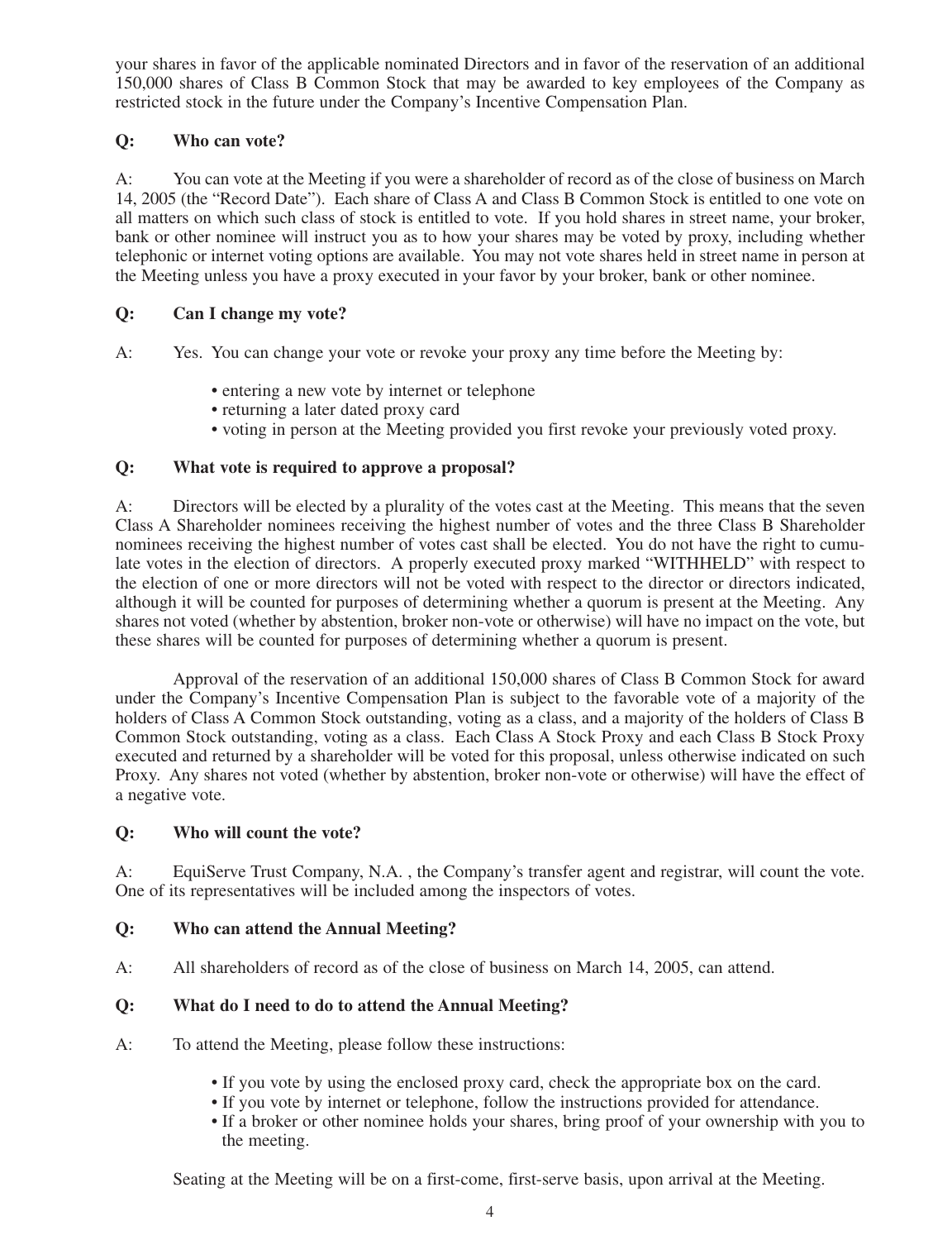# **Q: Can I bring a guest?**

A: No. The Meeting is for shareholders only.

# **Q: What is the quorum requirement of the Meeting?**

A: A majority of the outstanding shares on March 14, 2005, constitutes a quorum for voting at the Annual Meeting. If you vote, your shares will be part of the quorum. Abstentions and broker non-votes will be counted in determining the quorum, but neither will be counted as votes cast. On March 14, 2005, there were 1,722,250 shares of Class A Common Stock and 7,868,211 shares of Class B Common Stock outstanding and entitled to vote.

# **Q: Who is soliciting proxies?**

A: Solicitation of proxies will be made by the Company's management through the mail, in person or by facsimile or telephone, without any additional compensation being paid to such members of the Company's management. The cost of such solicitation will be borne by the Company. In addition, the Company has requested brokers and other custodians, nominees and fiduciaries to forward proxy cards and proxy soliciting material to shareholders and the Company will reimburse them for their expenses in so doing.

# **Q: When are the shareholder proposals due for the 2006 Annual Meeting?**

A: Shareholder proposals submitted by shareholders entitled to vote on such matters, meeting the requirements of the Securities and Exchange Commission's proxy rules, must be in writing, received by November 27, 2005, and addressed to the Secretary of the Company, 1150 15th Street, NW, Washington, DC 20071.

Holders of Class B Stock are entitled to vote only for the election of 30% of the members of the Board of Directors (and, if required by the rules of the New York Stock Exchange, on management proposals to reserve shares for stock options, on equity-compensation plans and any material revisions to the terms of such plans or to acquire the stock or assets of other companies under certain circumstances). In accordance with the rules of the Securities and Exchange Commission, proposals submitted on other matters by holders of Class B Stock have not been and will not be included in the Company's proxy materials for annual meetings.

# **Q: What other information about The Washington Post Company is available?**

A: The following information is available:

- Annual Report on Form 10-K, which will be furnished without charge (except exhibits) to any shareholder upon written request addressed to the Treasurer of the Company at 1150 15th Street, NW, Washington, DC 20071.
- The Company also maintains on its internet website, www.washpostco.com, copies of the Annual Report on Form 10-K and the Annual Report to Shareholders and other information about the Company.

# **Q: Can I receive materials relating to annual shareholder meetings electronically?**

A: To assist the Company in reducing costs related to the annual meeting, shareholders who vote via the internet may consent to electronic delivery of mailings related to future annual shareholder meetings. The Company also makes its proxy statements and annual reports available online and may eliminate mailing hard copies of these documents to those shareholders who consent in advance to electronic distribution. If you hold shares in your own name and you are voting via the internet, you may consent online when you vote. If you hold shares through an intermediary such as a bank or broker, please refer to the information provided by your bank or broker for instructions on how to consent to electronic distribution.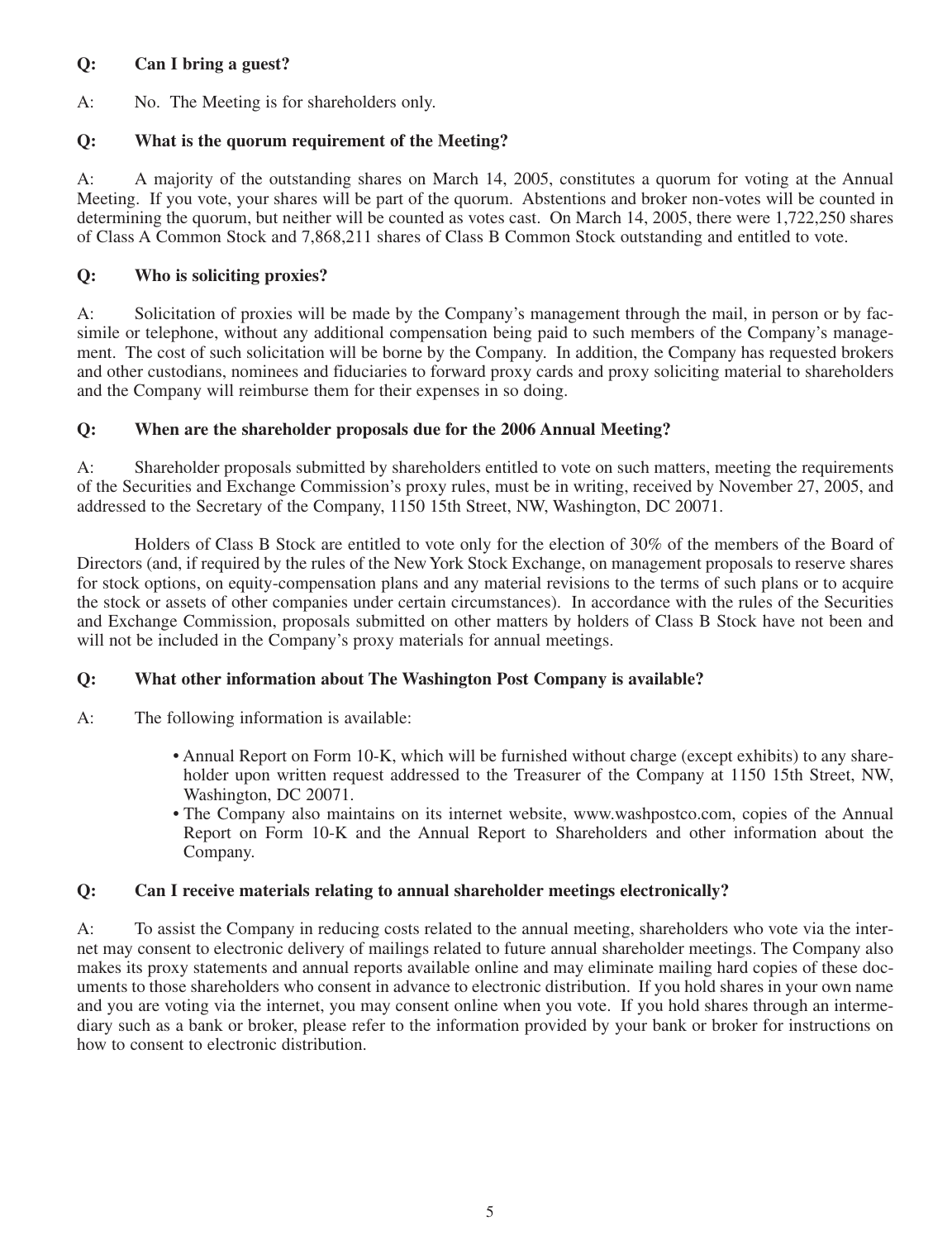#### P**ROPOSAL 1: ELECTION OF DIRECTORS**

### **NOMINEES FOR ELECTION BY CLASS A STOCKHOLDERS**

### **Warren E. Buffett**

Mr. Buffett, age 74, has for more than thirty-four years been Chairman of the Board and Chief Executive Officer of Berkshire Hathaway Inc. (a diversified holding company). He was elected a Director of the Company in May 1996. Mr. Buffett is a member of the Executive Committee of the Board and serves as Chairman of the Finance Committee and as lead director of the Board. Mr. Buffett also served as a Director of the Company between 1974 and 1986. He is a director of Berkshire Hathaway Inc. and The Coca-Cola Company. Mr. Buffett is also a Life Trustee of Grinnell College and The Urban Institute.

#### **Barry Diller**

Mr. Diller, age 63, has been Chairman of the Board and Chief Executive Officer of IAC/InterActiveCorp, formerly USA Interactive (an information, entertainment and direct selling company), since August 1995. He was elected a Director of the Company in September 2000 and is a member of the Finance and Compensation Committees of the Board. Since December 1992, beginning with QVC, Mr. Diller has served as chief executive for a number of predecessor companies engaged in media and interactivity prior to the formation of InterActiveCorp. From October 1984 to April 1992, Mr. Diller served as Chairman and Chief Executive Officer of Fox, Inc. and was responsible for the creation of Fox Broadcasting Company, in addition to Fox's motion picture operations. Prior to joining Fox, Inc., he served for ten years as Chairman of the Board of Directors of Paramount Pictures Corporation. Before joining Paramount, Mr. Diller served as Vice President of Prime Time Television for ABC Entertainment. Mr. Diller is a director of The Coca-Cola Company and he serves on the boards of Conservation International and Channel 13/WNET. He also is a member of the Board of Trustees of New York University and serves on the boards of a number of other educational and not-for-profit organizations.

### **Melinda F. Gates**

Melinda F. Gates, age 40, is co-founder of the Bill & Melinda Gates Foundation. She was elected a Director of the Company in September 2004. After serving in a number of different positions since joining Microsoft Corporation in 1987, Mrs. Gates retired from her position as Microsoft's General Manager of Information Products in 1996. Following her retirement, she has directed her activities toward the non-profit world, having served as a member of the Board of Trustees of Duke University and co-chair of the Washington State Governor's Commission on Early Learning. She also serves as a director of drugstore.com, inc.

#### **George J. Gillespie, III**

Mr. Gillespie, age 74, has since 1963 been a partner in Cravath, Swaine & Moore LLP, which is one of several law firms retained by the Company in 2003 and 2004 and which it proposes to retain in 2005. He has been a Director of the Company since 1974 and is a member of the Finance Committee of the Board. Mr. Gillespie is also Chairman of the Board of White Mountain Insurance Group, a director of the Museum of Television and Radio and serves on the boards of a number of foundations and other charitable organizations.

#### **Donald E. Graham**

Mr. Graham, age 59, has been Chairman of the Board of the Company since September 1993 and Chief Executive Officer of the Company since May 1991. Mr. Graham served as President of the Company between May 1991 and September 1993. He also was Publisher of The Washington Post for 21 years, a position he held between 1979 and 2000. Mr. Graham has been a Director of the Company since 1974 and is Chairman of the Executive Committee and a member of the Finance Committee of the Board. By virtue of his ownership of 22.8% of the outstanding Class A Stock of the Company and his right to control the vote, as a trustee of certain family trusts, of an additional 30.98% of such stock, Mr. Graham effectively votes a total of 53.78% of the Class A shares. Mr. Graham is a trustee of the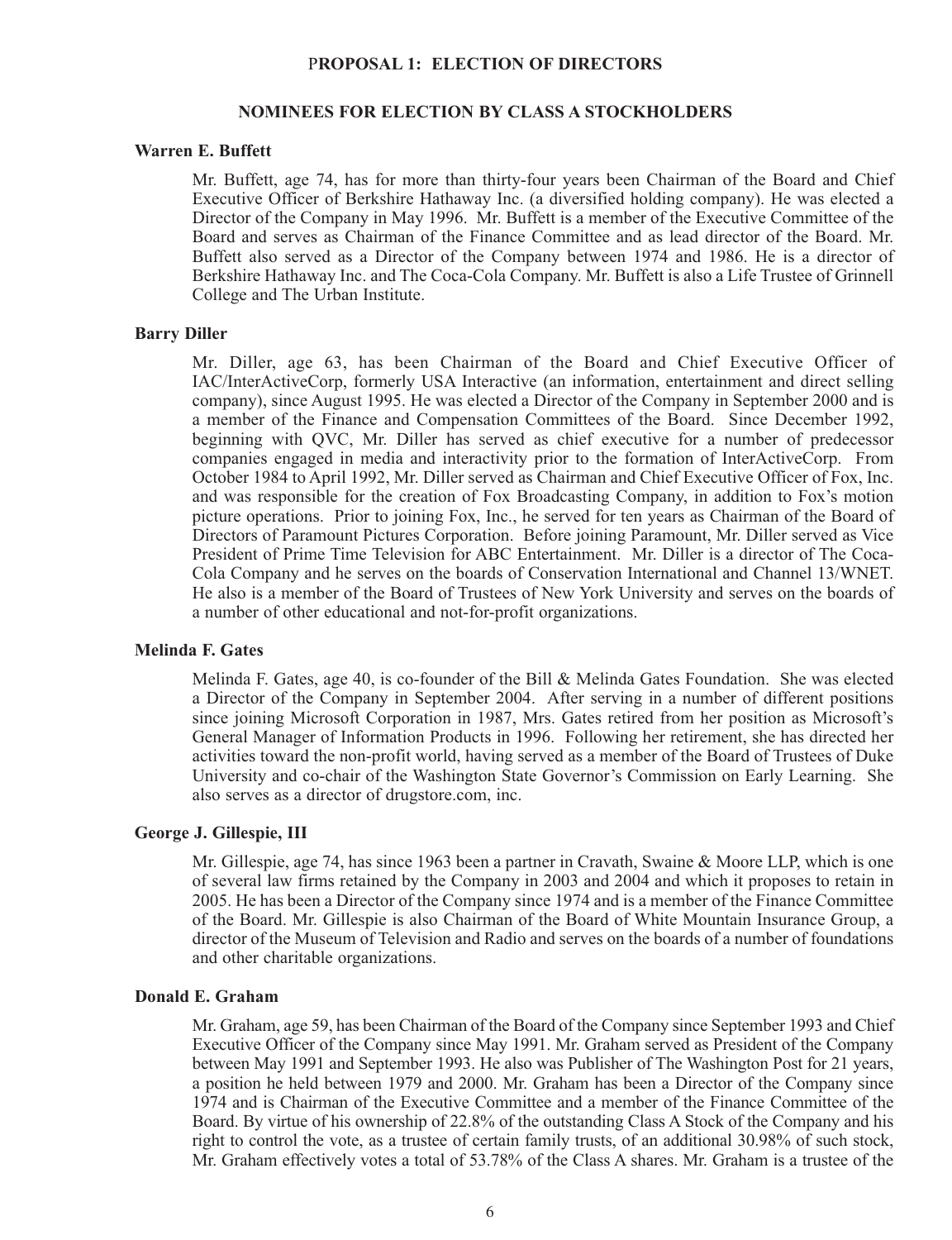Federal City Council and the Philip L. Graham Fund, and he serves as Chairman and a director of DC College Access Program and as a director of The Summit Fund of Washington.

### **Richard D. Simmons**

Mr. Simmons, age 70, has been retired since June 1991; prior to his retirement he had been President and Chief Operating Officer of the Company for nearly ten years. Since September 1981, he has been a Director of the Company and is a member of the Finance and Audit Committees of the Board. Until May 1996, Mr. Simmons was also a member of the Compensation Committee of the Board. From 1989 to 1996, Mr. Simmons served as President of International Herald Tribune, S.A., a French publishing company then owned jointly by the Company and The New York Times Company.

### **George W. Wilson**

Mr. Wilson, age 67, has for more than twenty-three years been President and Chief Executive Officer of Newspapers of New England, Inc., President and Director of Newspapers of New Hampshire, Inc. and Newspapers of Massachusetts, Inc., and President of the Concord Monitor, which is published in Concord, N.H. He was elected a Director of the Company in September 1985 and serves as Chairman of the Compensation Committee of the Board of Directors. Mr. Wilson is also Chairman of the Board of Trustees of The Newspaper Foundation (New Hampshire).

# **NOMINEES FOR ELECTION BY CLASS B STOCKHOLDERS**

#### **John L. Dotson Jr.**

Mr. Dotson, age 68, has been retired since June 2001; prior to his retirement he had been President and Publisher of the Akron Beacon Journal. He became a Director of the Company in July 2001 and is a member of the Compensation Committee of the Board. Mr. Dotson is a member of the Board of Directors of the Maynard Institute for Journalism Education, and a member of the John S. & James L. Knight Foundation Journalism Advisory Committee, the Board of Visitors of the University of North Carolina School of Journalism and Mass Communications and the Board of Visitors of the John S. Knight Fellowships (Stanford University).

### **Ronald L. Olson**

Mr. Olson, age 63, has since 1970 been a partner in the law firm of Munger, Tolles & Olson LLP. He became a Director of the Company in September 2003 and is a member of the Audit Committee of the Board. Mr. Olson is also a director of Berkshire Hathaway Inc., Edison International and City National Corporation. He serves on the board of the California Institute of Technology, the RAND Corporation and a number of other not-for-profit organizations.

#### **Alice M. Rivlin**

Dr. Rivlin, age 74, is a Professor at Georgetown University and a Senior Fellow in the Economic Studies Program at the Brookings Institute. She became a Director of the Company in July 2002 and is a member of the Audit Committee of the Board. Dr. Rivlin was Vice Chair of the Federal Reserve Board from 1996 to 1999, Director of the White House Office of Management and Budget from 1994 to 1996 and Deputy Director from 1993 to 1994. She served as Chair of the District of Columbia Financial Management Assistance Authority from 1998 to 2001. Dr. Rivlin was the founding Director of the Congressional Budget Office from 1975 to 1983 and Director of the Economic Studies Program at the Brookings Institute from 1983 to 1987. She served as Assistant Secretary for Planning and Evaluation at the U.S. Department of Health, Education and Welfare from 1968 to 1969. Dr. Rivlin has taught at Harvard University, the New School University and George Mason University and has served as President of the American Economic Association. She is currently a director of BearingPoint, Inc. (formerly KPMG Consulting, Inc.). Dr. Rivlin also serves on a number of other not-for-profit organizations, including Public Agenda, the DC Charter Schools Association and the D.C. Chamber of Commerce.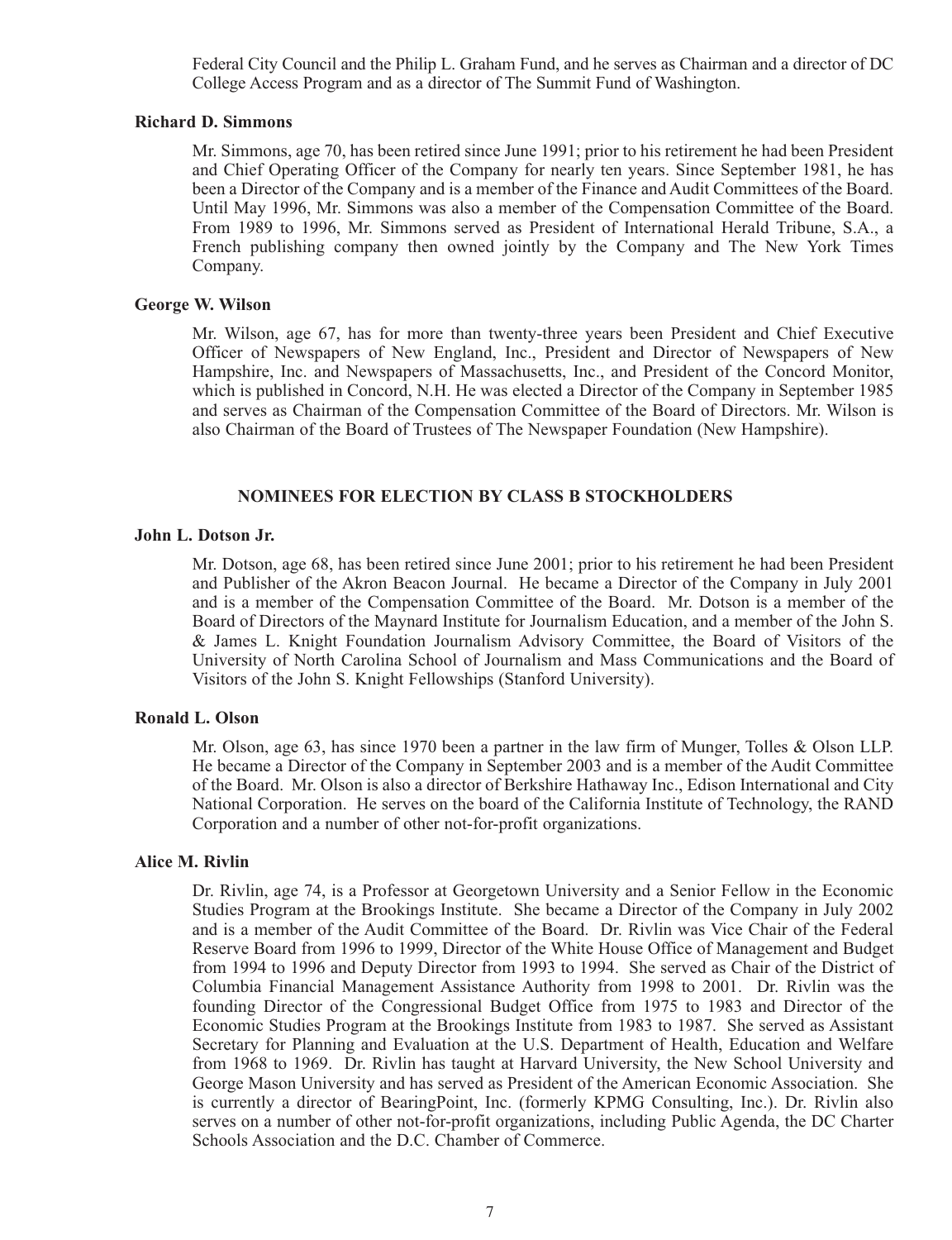### **Board Committees**

The standing committees of the Board include an Audit Committee, a Compensation Committee, an Executive Committee and a Finance Committee.

Given the ownership structure of the Company and its status as a "controlled company" (see page 10), the Board does not have a nominating committee. Decisions on nominees to the Board are made through consultation between the Chairman of the Board and the other members of the Board. The Company has not utilized the services of any third party to assist in identifying and evaluating nominees.

#### *Audit Committee*

The functions of the Audit Committee include overseeing (i) management's conduct of the Company's financial reporting process (including the development and maintenance of systems of internal accounting and financial controls), (ii) the integrity of the Company's financial statements, (iii) the Company's compliance with legal and regulatory requirements, (iv) the qualifications and independence of the Company's outside auditors, (v) the performance of the Company's internal audit function, (vi) the outside auditors' annual audit of the Company's financial statements and (vii) preparing any report required by the rules and regulations of the Securities and Exchange Commission. A current copy of the Audit Committee's charter is available on the Company's website www.washpostco.com.

Ronald L. Olson, Alice M. Rivlin, and Richard D. Simmons (chairman) serve on the Audit Committee. The Board of Directors has determined that all members of the Audit Committee are non-employee, "financially literate", "independent" directors within the meaning of the New York Stock Exchange listing standards, and all members of the Audit Committee are "independent" as that term is used in Item  $7(d)(3)(iv)$  of Schedule 14A of the Securities Exchange Act of 1934. None of the members of the Audit Committee has, other than in their capacity as a Committee or Board member, accepted any consulting, advisory or other compensatory fee (other than pension or other forms of deferred compensation for prior service which is not contingent in any way on continued service) from the Company or its affiliates and none of the members of the Audit Committee has a material relationship with the Company.

The Board has determined that Richard D. Simmons has the requisite background and experience to be and is designated an "audit committee financial expert" within the meaning of Item 401(h) of Regulation S-K. In addition, the Board has determined that all the members of the Audit Committee are well-grounded in financial matters and are familiar with generally accepted accounting principles. All the members of the Audit Committee have a general understanding of internal controls and procedures for financial reporting, as well as an understanding of audit committee functions. To the extent there are matters that come before the Audit Committee that involve accounting issues, the members of the Audit Committee consult with and rely on experts for their expertise.

The Audit Committee held seven meetings in 2004.

#### *Compensation Committee*

The functions of the Compensation Committee include (i) reviewing the compensation for the Company's chief executive officer, (ii) consulting with the chief executive officer with respect to the compensation of the Company's other executives (including specifically approving all salaries of \$200,000 or more per year, all incentive compensation awards and all other bonuses (other than sales bonuses) of \$40,000 or more, and also awards of stock options), (iii) overseeing the administration of and determining awards under the Company's compensation plans and (iv) preparing any report on executive compensation required by the rules and regulations of the Securities and Exchange Commission. A current copy of the Compensation Committee's charter is available on the Company's website www.washpostco.com.

Barry Diller, John L. Dotson Jr. and George W. Wilson (chairman) serve on the Compensation Committee. All members of the Compensation Committee are non-employee, "independent" directors within the meaning of the listing requirements of the New York Stock Exchange.

The Compensation Committee held five meetings in 2004.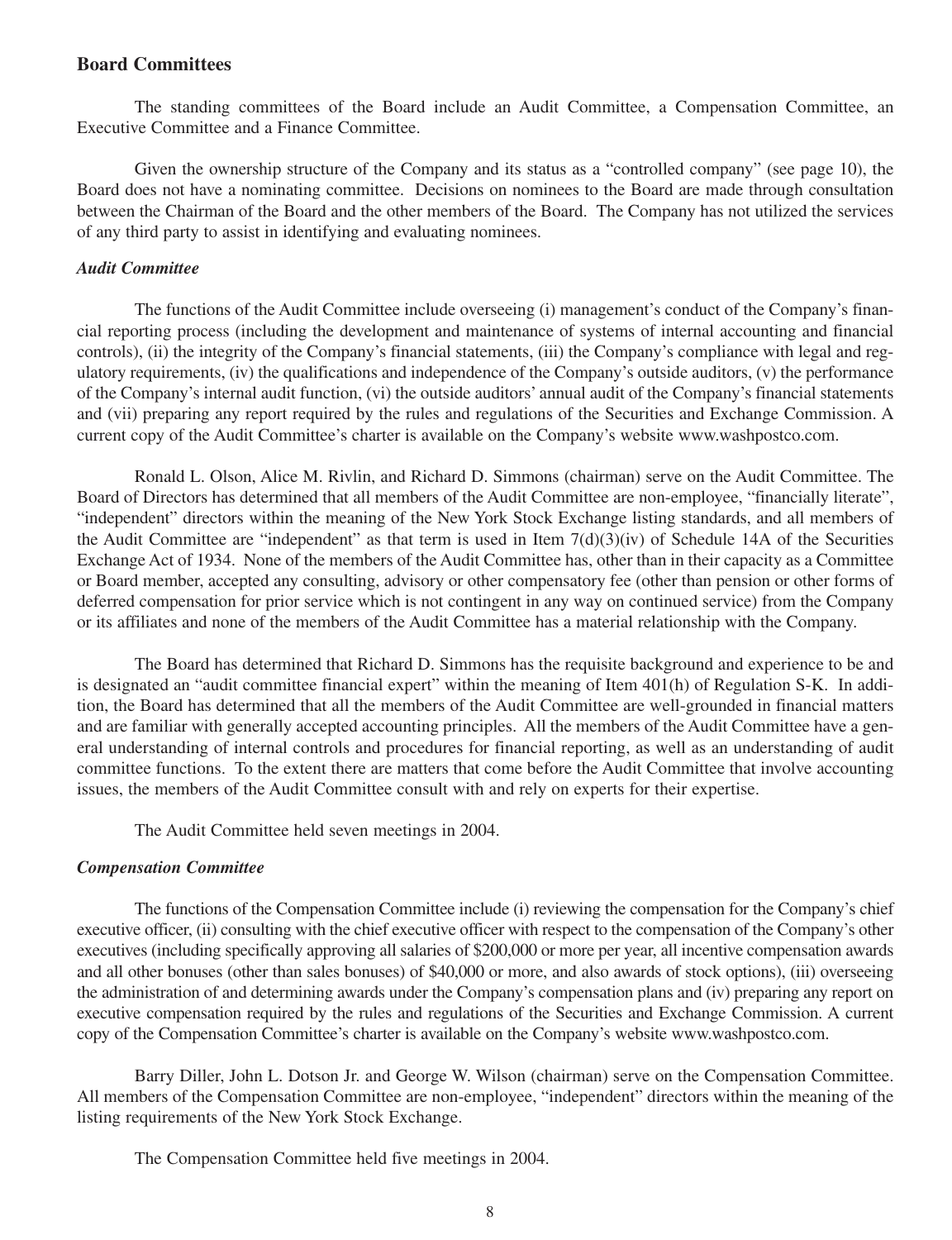#### *Finance Committee*

The functions of the Finance Committee include (i) reviewing with management the capital needs of the Company and (ii) considering and making recommendations to the Board related to dividend policy, major acquisitions and disposition of businesses, incurrence of indebtedness, selection of managers of defined benefit plan assets, stock repurchase programs and certain other financial matters.

Barry Diller, George J. Gillespie III, Donald E. Graham, Richard D. Simmons and Warren E. Buffett (chairman) serve on the Finance Committee.

The Finance Committee held one meeting in 2004.

### *Executive Committee*

The Executive Committee has and may exercise all of the powers of the Board that may be delegated by law in the management of the business and affairs of the Company and exercises the authority of the Board between meetings.

Warren E. Buffett and Donald E. Graham (chairman) serve on the Executive Committee.

The Executive Committee held six meetings in 2004.

### **Meeting Attendance**

The Board held a total of six meetings in 2004. Each director attended at least 75% of the meetings of the Board and the committees of the Board on which the director served, with the exception of Melinda F. Gates, who was appointed to the Board in September 2004.

The Board does not have a policy of requiring directors to attend annual meetings of shareholders and leaves it entirely at the discretion of each director as to whether he or she will attend the meeting. Four directors attended the 2004 annual meeting of shareholders.

# **Director Compensation**

Annual Payments. During 2004, non-employee directors received:

- \$60,000 as a retainer.
- reimbursement of out-of-pocket expenses for the meetings they attend, and
- members of the Audit Committee received an additional \$10,000 annually for their service on that committee.

The chairmen of Board committees each received an additional \$5,000. The employee director received no additional compensation for serving on the Board.

# **Deferred Compensation**

The Company has in place a voluntary fee deferral plan for directors of the Company. The plan provides an opportunity for participants to elect to defer the receipt of all or a portion of the fees received for service as a director. Elections to defer must be filed in advance of earning such fees. Deferred amounts will earn investment credits in accordance with participant elections from a choice of investment indexes. Deferred amounts will be payable at retirement or such other future date as specified by the participant at the time of election.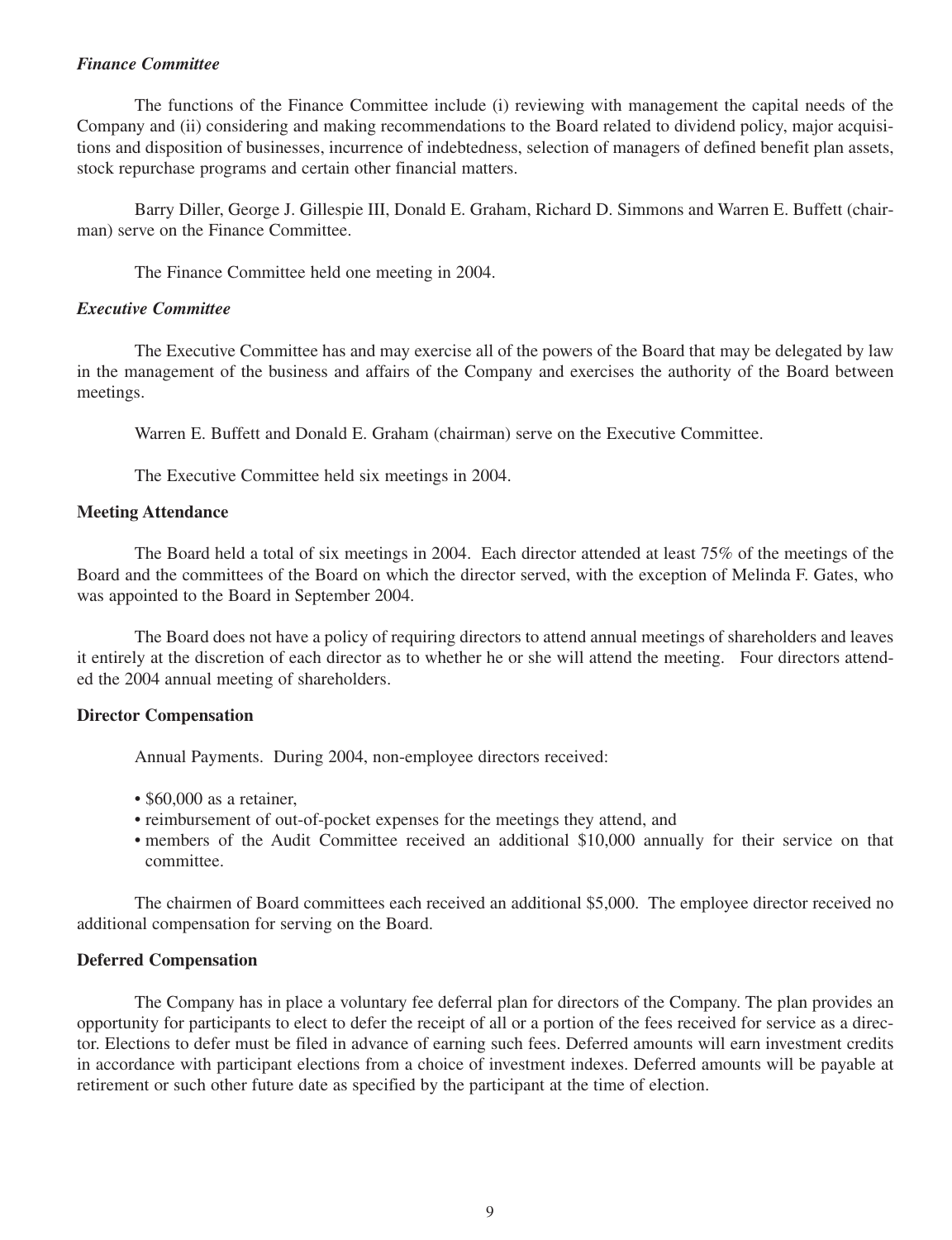### **"Controlled Company"**

The descendants of Katharine Graham (including the Company's chief executive officer and Chairman of the Board) and trusts for the benefit of those descendants own all the shares of Class A Common Stock, which have the right to vote for 70% of the Board of Directors, and thus the Company is a "controlled company" for purposes of Section 303(A) of the New York Stock Exchange Listed Company Manual. As a "controlled company," the Company is exempted from the requirement that it have a nominating/corporate governance committee. Notwithstanding its being a "controlled company", the Board has determined that Warren E. Buffett, Barry Diller, John L. Dotson Jr., Melinda F. Gates, Ronald L. Olson, Alice M. Rivlin, Richard D. Simmons and George W. Wilson, who together constitute a majority of the board, are "independent" as outlined in Section 303A.02 of the New York Stock Exchange Listed Company Manual.

### **Meetings of the Non-Management Directors**

The listing requirements of the New York Stock Exchange call for the non-management directors of the Company to meet regularly in executive session without management. The Board has appointed Mr. Warren E. Buffett as lead director and to preside at the executive sessions. The non-management directors met once in November 2004 and expect to meet in executive session in 2005 as appropriate.

### **Communicating with Directors**

Interested parties may communicate concerns to the lead director or the other directors of the Company through Global Compliance Services, the Company's third party managed hotline (1-866-687-8972) or online at https://www.compliance-helpline.com/WashPostCo.jsp.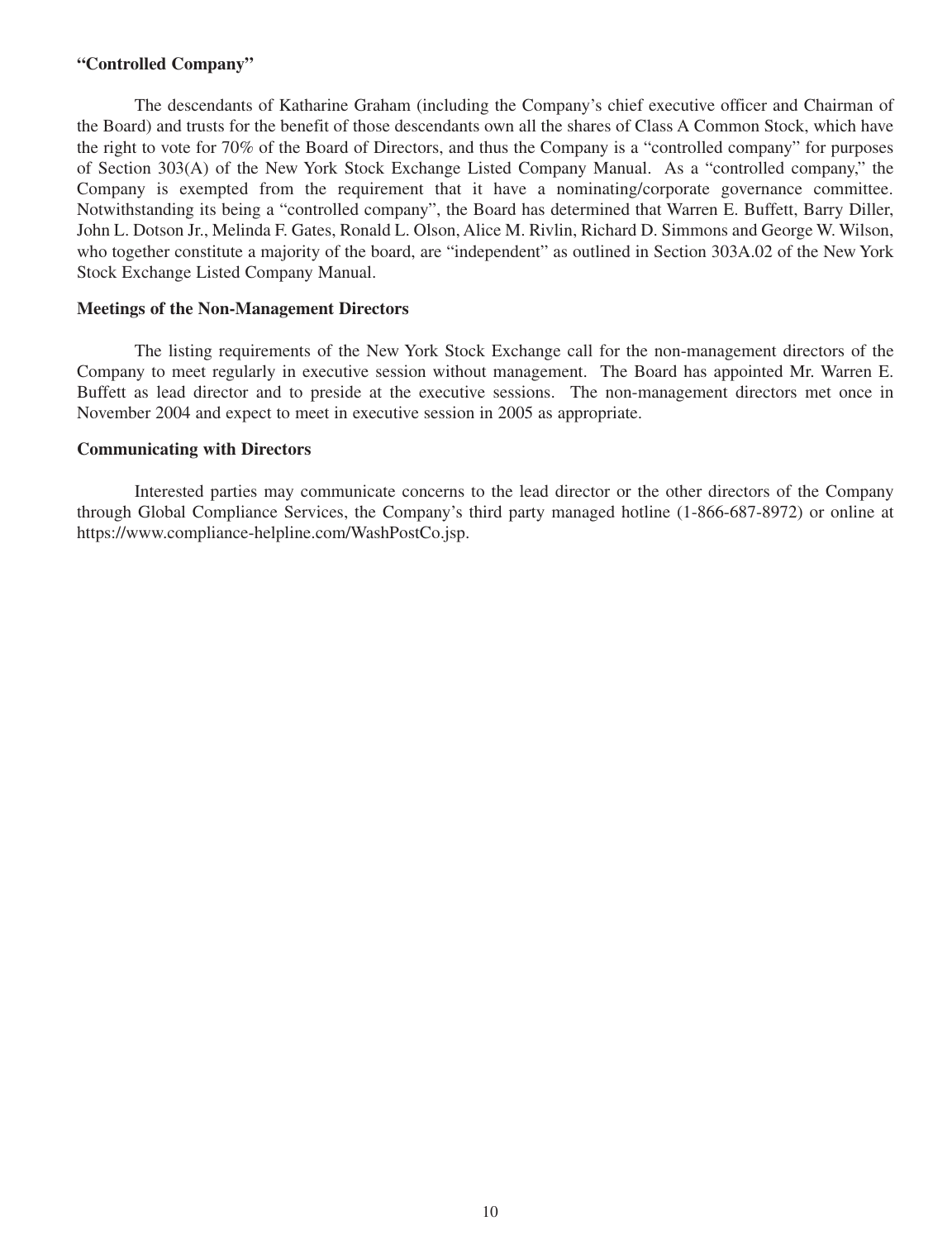# **STOCK HOLDINGS OF CERTAIN BENEFICIAL OWNERS AND MANAGEMENT**

The information in the following two tables relates to each person who, on February 1, 2005, was a "beneficial owner" (as defined under the proxy rules of the Securities and Exchange Commission) of more than 5% of the Company's Class A or Class B Stock. Under the proxy rules, a person is deemed to be the "beneficial owner" of stock if such person has (or shares) either investment power or voting power over such stock, or has (or shares) the right to acquire such stock within 60 days by any of a number of means, including the conversion of another security which is convertible into such stock. A substantial number of shares of the Company's Class A and Class B Stock are held in trusts or subject to other agreements which provide for the sharing of investment power, voting power or both among several persons, each of whom is deemed by the Securities and Exchange Commission to be a "beneficial owner" of the shares so held. Furthermore, in many cases such persons do not include the beneficiary of the trust who, although not deemed to be a "beneficial owner" in the absence of voting or investment power over the shares, is nevertheless shown below as a beneficial owner because of the beneficiary's economic interest in the shares. In addition, since all the shares of Class A Stock are convertible at the option of the holder into Class B Stock on a share-for-share basis, each "beneficial owner" of shares of Class A Stock is deemed by the Securities and Exchange Commission to be a "beneficial owner" of the same number of shares of Class B Stock; in indicating below a person's "beneficial ownership" of shares of Class B Stock it has been assumed that such person has converted into Class B Stock all shares of Class A Stock of which such person is a "beneficial owner". For these reasons there is very substantial duplication in the numbers of shares and percentages shown in the following table.

### **Principal Holders of Stock**

|                                     | Shares $(\% )$       |                     |  |  |
|-------------------------------------|----------------------|---------------------|--|--|
| <b>Name and Address of</b>          | <b>Class A Stock</b> | Class B Stock*      |  |  |
| <b>Beneficial Owner</b>             |                      |                     |  |  |
|                                     | $1,562,609$ (90.7%)  | 3,493,134 (36.4%)   |  |  |
| 1150 15th Street, N.W.              |                      |                     |  |  |
| Washington, D.C.                    |                      |                     |  |  |
|                                     | 299,849 (17.4%)      | $***$               |  |  |
| 11661 San Vincente Blvd., Suite 401 |                      |                     |  |  |
| Los Angeles, California             |                      |                     |  |  |
|                                     | 324,670 (18.9%)      | $***$               |  |  |
| 18 E. 78th Street                   |                      |                     |  |  |
| New York, N.Y.                      |                      |                     |  |  |
|                                     | 585,200 (34.0%)      | 590,200 (6.2%)      |  |  |
| 251 West 57th Street                |                      |                     |  |  |
| New York, N.Y.                      |                      |                     |  |  |
|                                     | $612,990(35.6\%)$    | 987,286 (10.3%)     |  |  |
| 825 Eighth Avenue                   |                      |                     |  |  |
| New York, N.Y.                      |                      |                     |  |  |
|                                     | 668,908 (38.8%)      | 671,883 (7.0%)      |  |  |
| 825 Eighth Avenue<br>New York, N.Y. |                      |                     |  |  |
|                                     |                      | $1,727,765(18.0\%)$ |  |  |
| 1440 Kiewit Plaza                   |                      |                     |  |  |
| Omaha, Nebraska                     |                      |                     |  |  |
|                                     |                      | 550,923 (5.8%)      |  |  |
| 51 John F. Kennedy Parkway          |                      |                     |  |  |
| Short Hills, NJ                     |                      |                     |  |  |
|                                     |                      |                     |  |  |

\* The calculations set forth in this table relating to percentage ownership of Class B Stock include 1,722,250 shares of Class B Stock issuable upon conversion of shares of Class A Stock beneficially owned.

Less than five percent.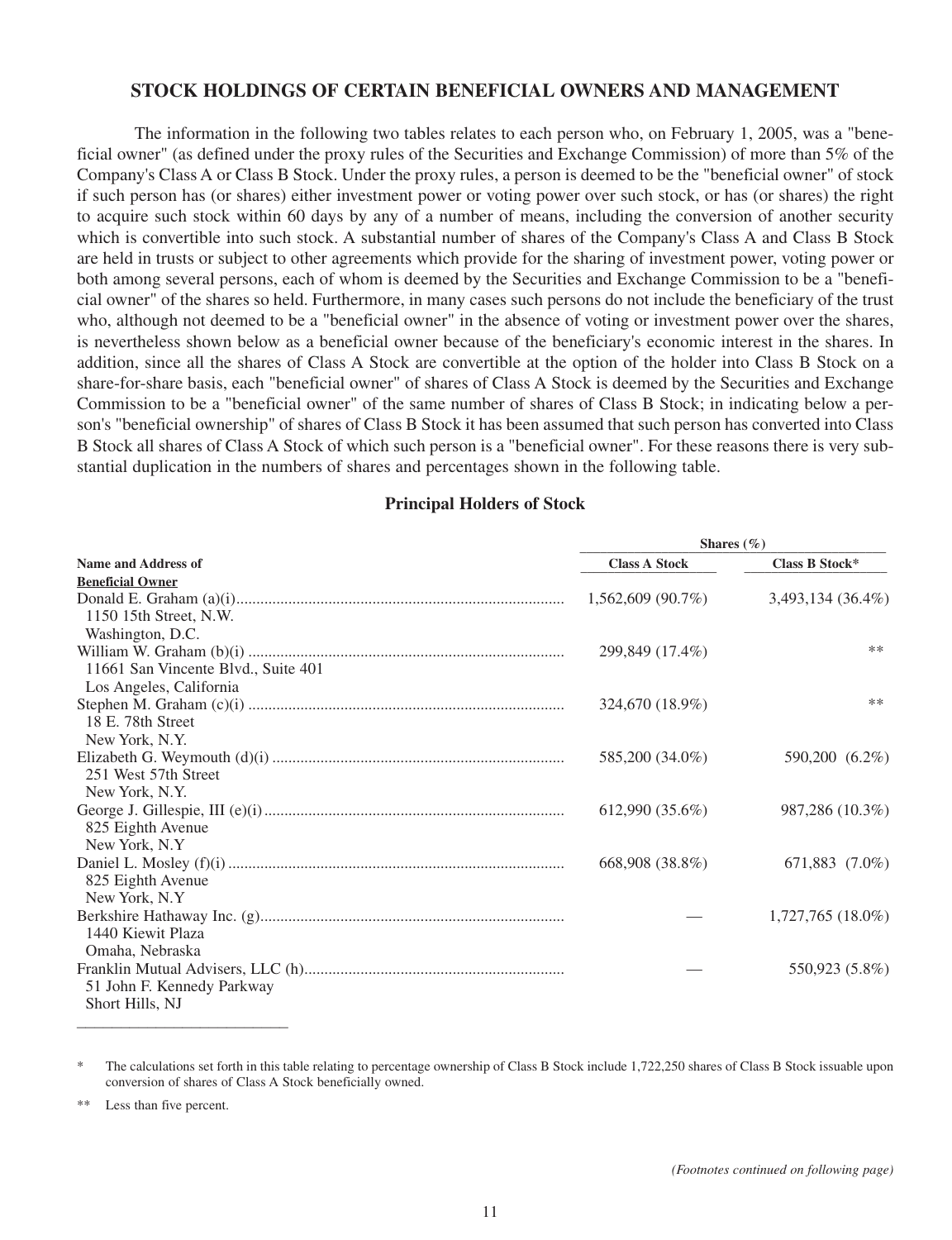#### *(Footnotes continued from preceding page)*

- (a) According to information as of February 1, 2005 and available to the Company, Mr. Donald Graham has voting and investment power with respect to shares of Class A Stock as follows: sole voting power, 392,695 (22.8%) shares, sole investment power, 392,695 (22.8%) shares, shared voting power, 1,162,714 (67.5%) shares, and shared investment power, 1,162,714 (67.5%) shares. The holdings of Class A Stock recorded for Mr. Graham include 7,200 shares held by Mr. Graham's wife, in which he disclaims beneficial ownership. Mr. Graham also has voting and investment power with respect to shares of Class B Stock as follows: sole voting power, 1,811,211 (18.9%) shares, sole investment power 83,446 (<1%) shares, shared voting power 84,314 (<1%) shares, and shared investment power, 84,314 (<1%) shares. The holdings of Class B Stock recorded for Mr. Graham include 35,000 shares of Class B Stock held by Mr. Graham's wife, in which he disclaims beneficial ownership and 1,526,609 (16.0%) shares issuable upon conversion of shares of Class A Stock deemed to be beneficially owned by Mr. Graham. The holdings of Class B Stock recorded for Mr. Graham also include shares of Class B Stock owned by subsidiaries of Berkshire Hathaway Inc., which have the sole investment power of the shares; sole voting power is held by Mr. Donald Graham under an agreement dated as of February 25, 1977, and amended and extended on September 13, 1985, and on May 15, 1996, which has a termination date (which may be extended) of February 24, 2007.
- (b) According to information as of February 1, 2005, and available to the Company, Mr. William Graham has voting and investment power with respect to shares of Class A Stock as follows: shared voting power, 107,849 (6.3%) shares, and shared investment power, 107,849 (6.3%) shares. In addition, Mr. William Graham, as the beneficiary of trusts even though he has no voting or investment power with respect thereto, is deemed to be the beneficial owner of 192,000 (11.2%) shares of Class A Stock. The holdings of Class B Stock recorded for Mr. William Graham, including shares issuable upon conversion of shares of Class A Stock deemed to be beneficially owned by Mr. Graham, are less than five percent.
- (c) According to information as of February 1, 2005, and available to the Company, Mr. Stephen Graham has voting and investment power with respect to shares of Class A Stock as follows: shared voting power, 166,670 (9.7%) shares, and shared investment power, 166,670 (9.7%) shares. In addition, Mr. Stephen Graham, as the beneficiary of trusts even though he has no voting or investment power with respect thereto, is deemed to be the beneficial owner of 158,000 (9.2%) shares of Class A Stock. The holdings of Class B Stock recorded for Mr. Stephen Graham, including shares issuable upon conversion of shares of Class A Stock deemed to be beneficially owned by Mr. Graham, are less than five percent.
- (d) According to information as of February 1, 2005, and available to the Company, Mrs. Weymouth has voting and investment power with respect to shares of Class A Stock as follows: sole voting power, 76,834 (4.5%) shares, sole investment power, 76,834 (4.5%) shares, shared voting power, 425,366 (24.7%) shares, and shared investment power, 425,366 (24.7%) shares. In addition Mrs. Weymouth, as the beneficiary of a trust even though she has no voting or investment power with respect thereto, is deemed the beneficial owner of 83,000 (4.8%) shares of Class A Stock. Mrs. Weymouth also has voting and investment power with respect to shares of Class B Stock as follows: sole voting power, 5,000 (<1%) shares, and sole investment power, 5,000 (<1%) shares. The holdings of Class B Stock recorded for Mrs. Weymouth include 585,200 (6.1%) shares issuable upon conversion of shares of Class A Stock deemed to beneficially owned by her.
- (e) According to information as of February 1, 2005, and available to the Company, Mr. Gillespie, as trustee of various trusts, has voting and investment power with respect to shares of Class A Stock as follows: shared voting power, 612,990 (35.6%) shares, and shared investment power, 612,990 (35.6%) shares. In addition, Mr. Gillespie has voting and investment power with respect to shares of Class B Stock as follows: sole voting power, 4,000 (<1%) shares, sole investment power, 4,000 (<1%) shares, shared voting power, 370,296 (3.9%) shares and shared investment power, 370,296 (3.9%) shares. The holdings of Class B Stock recorded for Mr. Gillespie include 612,990 (6.4%) shares issuable upon conversion of shares of Class A Stock deemed to be beneficially owned by Mr. Gillespie, as trustee of various trusts.
- (f) According to information as of February 1, 2005, and available to the Company, Mr. Mosley, as trustee of various trusts, has voting and investment power with respect to shares of Class A Stock as follows: shared voting power, 668,908 (38.8%) shares, and shared investment power, 668,908 (38.8%) shares. The holdings of Class B Stock recorded for Mr. Mosley include 668,908 (6.4%) shares issuable upon conversion of shares of Class A Stock deemed to be beneficially owned by Mr. Mosley, as trustee of various trusts.
- (g) According to information as of February 1, 2005, and available to the Company, Berkshire Hathaway Inc. ("Berkshire") is the beneficial owner of 1,727,765 (18.0%) shares of Class B Stock. The ownership of these shares is through several subsidiaries of Berkshire. Mr. Warren Buffett is Chairman of the Board of Berkshire. Mr. Buffett, the estate of Susan Buffett, (of which Mr. Buffett is the executor) and certain trusts of which Mr. Buffett is a trustee, but in which he has no economic interest, own approximately 32.7% of the aggregate economic interest of Berkshire Class A and Class B common stock and Mr. Buffett may be deemed to be in control of Berkshire under Federal securities laws. With respect to shares of Class B Stock owned by subsidiaries of Berkshire, Mr. Buffett, Berkshire and such subsidiaries may be considered to share investment power. Pursuant to an agreement dated as of February 25, 1977 and amended and extended on September 13, 1985, and on May 15, 1996 (which has a termination date (which may be extended) of February 24, 2007), Mr. Buffett, Berkshire and such subsidiaries have granted Mr. Donald Graham a proxy to vote such shares in his discretion.
- (h) According to information based on the Schedule 13G filed by Franklin Mutual Advisers, LLC on February 4, 2005, Franklin Mutual Advisers, LLC ("Franklin"), was deemed to be the beneficial owner of 550,923 (5.8%) shares of Class B Stock. Shares held in such name are believed to be held for the accounts of a number of beneficial owners. Franklin has sole voting and investment power over 550,923 (5.8%) shares of Class B Stock.
- (i) According to information as of February 1, 2005, and available to the Company, Mr. Donald Graham, Mrs. Weymouth, and Mr. Gillespie share voting and investment power over 425,366 (24.7%) shares of Class A Stock; Mr. Gillespie and Mr. William Graham share voting and investment power over 18,000 (1.1%) shares of Class A Stock; Mr. Gillespie, Mr. William Graham and Mr. Donald Graham share voting and investment power over 36,452 (2.1%) shares of Class A Stock; Mr. Gillespie, Mr. Stephen Graham and Mr. Donald Graham share voting and investment power over 41,366 (2.4%) shares of Class A Stock; Mr. Donald Graham and Mr. Gillespie share voting and investment power over 91,806 (5.3%) shares of Class A Stock; Mr. Donald Graham and Mr. Daniel L. Mosley share voting and investment power over 453,830 (26.4%) shares of Class A Stock; Mr. Donald Graham, Mr. Mosley and Mr. William Graham share voting and investment power over 53,397 (3.1%) shares of Class A Stock; Mr. Donald Graham, Mr. Mosley and Mr. Stephen Graham share voting and investment power over 60,497 (3.5%) shares of Class A Stock; Mr. Stephen Graham and Mr. Mosley share voting and investment power over 64,807 (3.8%) shares of Class A Stock; Mr. Donald Graham and Mr. Gillespie share voting and investment power over 30,000 (<1%) shares of Class B Stock; Mr. Donald Graham and Mr. Mosley share voting and investment power over 2,975 (<1%) shares of Class B Stock; Mr. Donald Graham, Mr. William Graham and Mr. Gillespie share voting and investment power over 5,000 (<1%) shares of Class B Stock; Mr. Donald Graham shares voting and investment power over 46,399 (<1%) shares of Class B Stock held by the Philip L. Graham Trust; Mr. Gillespie shares voting power and investment power over 335,296 (3.5%) of Class B Stock held by various trusts for the benefit of other descendants of Eugene Meyer.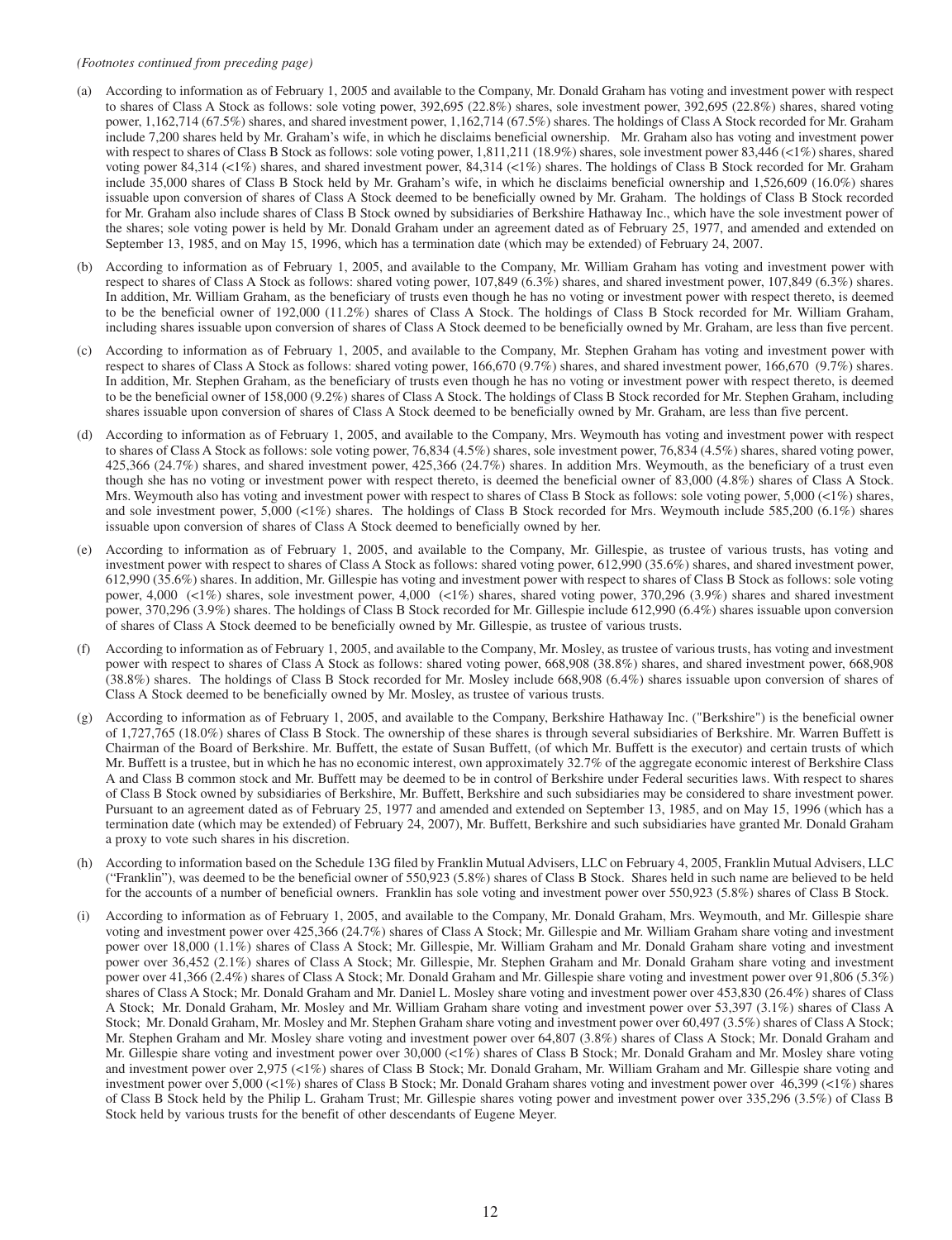The table below, which is based upon information furnished to the Company by its Directors and officers, shows as of February 1, 2005, for each person nominated for election as a Director, and for all Directors and executive officers of the Company as a group, the number of shares of each class of Common Stock "beneficially owned" (as defined in the Securities and Exchange Commission's proxy rules) and, in the case of each nominee for election as a Director, the nature of such "beneficial ownership". For the reasons set forth in the first paragraph of this section of the Proxy Statement, there is very substantial duplication in the numbers of shares and percentages shown in the following table.

# **Holdings of Directors and Officers\*\*\***

|                                                  | Shares $(\% )$      |                        |  |
|--------------------------------------------------|---------------------|------------------------|--|
|                                                  | Class A             | Class $B(a)$           |  |
|                                                  |                     | $1,727,765(18.0\%)$    |  |
|                                                  |                     | $1000*$                |  |
|                                                  |                     | $100*$                 |  |
|                                                  |                     | $1,100*$               |  |
|                                                  | $612,990(35.6\%)$   | 987,286(10.3%)         |  |
|                                                  | $1,562,609(88.6\%)$ | $3,493,134(36.4\%)$    |  |
|                                                  |                     | $300*$                 |  |
|                                                  |                     | $10*$                  |  |
|                                                  |                     | 7,428*                 |  |
|                                                  |                     | $305*$                 |  |
| All Directors and executive officers as a group, |                     |                        |  |
|                                                  | $1,580,609(91.2\%)$ | $3,907,522$ (40.8%)(c) |  |

\* Less than one percent.

\_\_\_\_\_\_\_\_\_\_\_\_\_\_\_\_\_\_\_\_\_\_\_\_\_\_\_\_\_\_\_

\*\* See Table of "Principal Holders of Stock" on page 11.

\*\*\* Unless otherwise indicated, the Directors and officers listed below have sole voting and investment power with respect to such securities.

\*\*\*\*With respect to voting securities which may be beneficially owned by Mr. Buffett, see footnote (g) on page 12.

(a) Includes 1,722,250 shares of Class B Stock issuable upon conversion of shares of Class A Stock beneficially owned.

(b) Includes 105 shares of Class B Stock owned by Mr. Wilson's wife in which he disclaims beneficial ownership.

(c) This number includes 1,580,609 shares of Class B Stock issuable upon conversion of shares of Class A Stock "beneficially owned" by Directors and executive officers and 11,500 shares of Class B Stock which Directors and executive officers have the right to purchase on or before April 1, 2005 pursuant to stock options; it does not include 94,434 shares of Class B Stock held as of February 1, 2005 by the trustee of various savings plans maintained by the Company and its business units over which the trustee has voting and investment powers.

#### **Section 16(a) Beneficial Ownership Reporting Compliance**

Section 16(a) of the Securities Exchange Act of 1934 requires the Company's Directors and executive officers, and persons who own more than ten percent of a registered class of the Company's equity securities, to file with the Securities and Exchange Commission and the New York Stock Exchange initial reports of ownership and reports of changes in ownership of Class B Common Stock.

To the Company's knowledge, based solely on a review of such reports and on information furnished to the Company and written representations that no other reports were required, during the fiscal year ended January 2, 2005, all applicable Section 16(a) filing requirements were complied with, except for one by George W. Wilson with respect to a broker-based dividend reinvestment program for shares owned by Mr. Wilson's spouse, in which he disclaims beneficial ownership.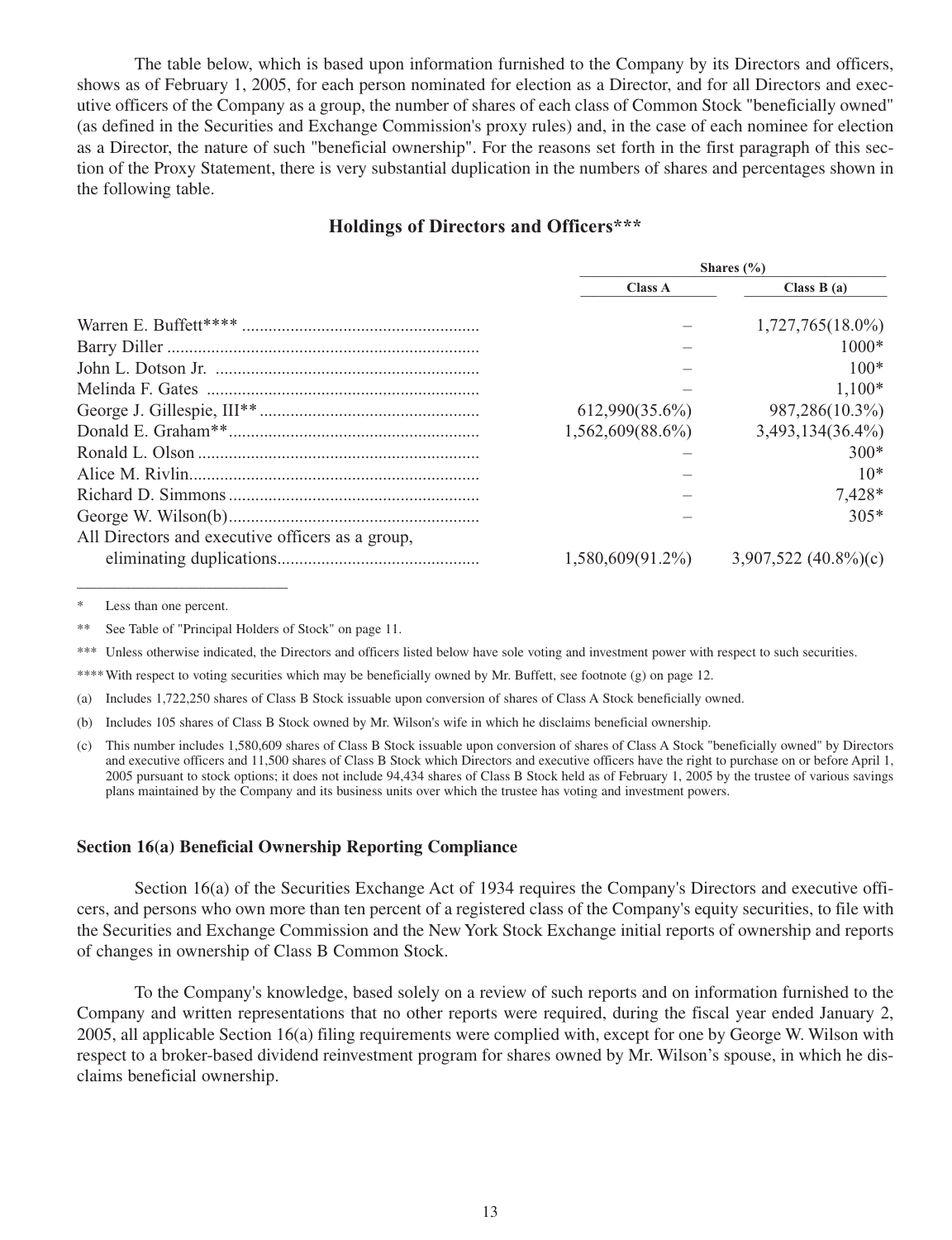### **PROPOSAL 2: APPROVAL OF RESERVATION OF ADDITIONAL SHARES FOR THE GRANT OF FUTURE RESTRICTED STOCK AWARDS**

The Company's Board of Directors believes it is in the best interests of the Company to reserve an additional 150,000 shares of Class B Common Stock of the Company to be made available for awards of restricted stock that may be granted in the future under the Company's Incentive Compensation Plan and thereby preserve the ability of the Company to make grants of restricted stock when such action is deemed appropriate in order to attract or retain capable key employees. The Board of Directors has approved the reservation of an additional 150,000 shares of Class B Common Stock and unanimously voted to submit and recommend such action to the stockholders of the Company for adoption.

As of March 1, 2005, 33,195 shares of the Company's Class B Common Stock were subject to restricted stock awards outstanding and 10,960 were available for future restricted stock awards under the Incentive Compensation Plan. On March 1, 2005, the reported closing price of the Class B Common Stock on the New York Stock Exchange was \$896.50.

The Long-Term Incentive Compensation Plan, the predecessor Plan to the Incentive Compensation Plan, was originally approved by the holders of Class A Common Stock in December 1981. Under the Long-Term Incentive Compensation Plan, 275,000 shares of Class B Common Stock were reserved for issuance as restricted stock to be awarded to officers and key employees of the Company and its subsidiaries. In 2001, the Annual Incentive Compensation Plan, originally approved by the holders of Class A Common Stock in February 1974, was re-combined with the Long-Term Incentive Compensation Plan to create one Incentive Compensation Plan.

The purpose of the Incentive Compensation Plan was and is to secure to the Company and its shareholders the benefits of the incentive inherent in the ownership of, and the opportunity to own, Class B Common Stock of the Company by employees who have been or will be responsible for its future growth and continued success. There are at present approximately 233 employees who hold restricted stock grants (many of whom have received more than one grant). Awards are granted at the discretion of the Compensation Committee of the Board of Directors consisting of not less than three members of the Board, each of who shall be a "disinterested" person within the meaning of Rule 16b-3 of the Securities Exchange Act of 1934, as amended. Members of the Compensation Committee are appointed by the Board of Directors of the Company, serve at the pleasure of the Board and are ineligible to receive restricted stock awards. The Committee shall have complete authority to establish rules and regulations for the administration of the Incentive Compensation Plan. The current members of the Compensation Committee are Barry Diller, John L. Dotson Jr. and George W. Wilson.

Based on Award Cycles determined by the Compensation Committee, which shall not be less than three years, the Committee is authorized to award shares of the Company's Class B Common Stock subject to a restriction prohibiting the sale or transfer of the shares until the end of the Award Cycle for which they were awarded. No individual may be granted more than 10,000 shares of restricted stock in the aggregate under all outstanding, unexpired Award Cycles. The recipient of restricted stock is the owner of the shares and is entitled to all the rights of ownership (including the right to receive dividends) from the effective date of the award, except that the shares may not be sold or otherwise transferred until the day following the end of the Award Cycle for which they are awarded (the "Vesting Date").

If a recipient of restricted stock remains continuously employed through the end of the Award Cycle for which such award was made, the restriction will then terminate on all his or her restricted stock. If the recipient's employment terminates before the Vesting Date because of death, disability or retirement at normal retirement age, the restriction will terminate as to a prorated percentage of the payout value of his or her restricted stock. The prorated percentage is calculated by dividing his months of service during the Award Cycle by the number of months from the effective date of his or her award to the Vesting Date.

If the recipient's employment terminates before the Vesting Date because of early retirement, or for any other reason (other than death, disability or retirement at normal retirement age) at least two years after the effective date of his or her award, the Committee will determine the percentage of his or her restricted stock as to which the restric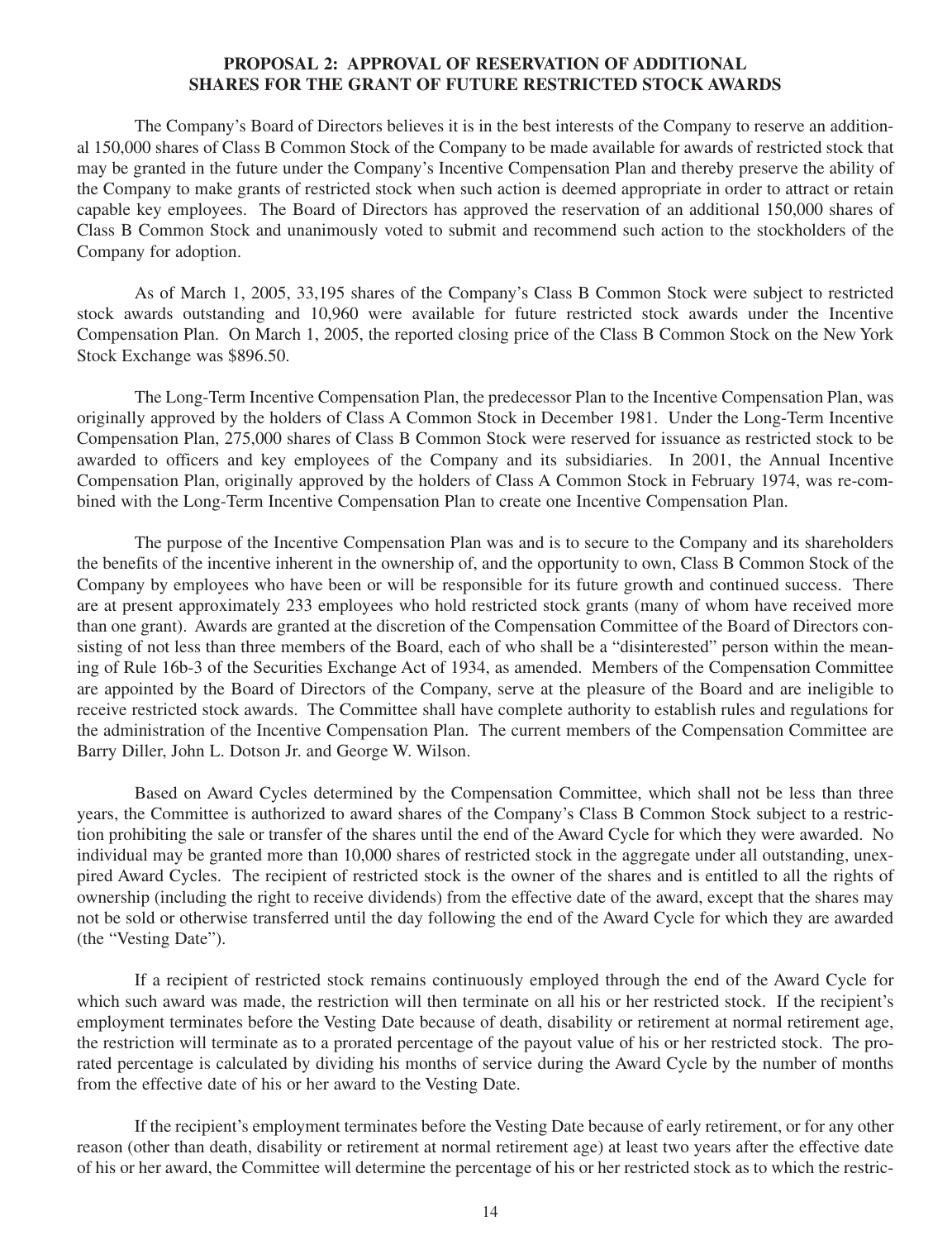tion will terminate, but in no event may such percentage exceed the prorated percentage. Finally, if the recipient's employment terminates for any other reason within two years after the date of his or her award his or her restricted stock will effectively be cancelled. If, when a recipient's employment terminates, he or she holds shares of restricted stock as to which the restriction on transfer does not terminate, the ownership of such shares reverts to the Company, and shall not be available to be awarded under the Incentive Compensation Plan in the future.

The Incentive Compensation Plan may be amended by the Board of Directors of the Company. However, approval of stockholders entitled to vote thereon must be obtained for any amendment which either increases (a) the maximum number of shares of restricted stock that may be awarded under the Incentive Compensation Plan, or (b) the maximum number of shares of restricted stock that may be awarded to a participant. The approval of Class B Common Stock shareholders is required for any modifications for which approval is required by applicable law or exchange listing requirements.

The Company cannot now determine the number of restricted shares to be received by all current executive officers as a group and all other key employees as a group. The table set forth below shows, for each person named in the table on page 16 who is eligible to receive awards of restricted stock under the Incentive Compensation Plan, for all current executive officers as a group, for all non-executive officer directors as a group and for all employees other than executive officers, (1) the number of restricted shares awarded since December 28, 2003 through March 1, 2005 and (2) the market value of such shares on March 1, 2005.

| Restricted Stock Grants between December 28, 2003 and March 1, 2005 |  |
|---------------------------------------------------------------------|--|
|---------------------------------------------------------------------|--|

|             | <b>Market Value</b><br>on<br><b>March 1, 2005</b> | Number of<br>shares of<br><b>Restricted Stock</b> |
|-------------|---------------------------------------------------|---------------------------------------------------|
| <b>Name</b> |                                                   |                                                   |
|             |                                                   |                                                   |
|             | \$179,300                                         | 200                                               |
|             | 134,475                                           | 150                                               |
|             | 112,063                                           | 125                                               |
|             | 134,475                                           | 150                                               |
|             | 560,313                                           | 625                                               |
|             |                                                   |                                                   |
|             | 13.976.435                                        |                                                   |

# **Financial Effect**

The financial effect of this proposal depends on a number of variables including the number of shares of restricted stock that are awarded and that vest over any given period of time and the market value of the restricted stock when it is awarded and when the restrictions lapse.

For illustrative purposes, a projection has been made of the maximum cost to the Plan over the eight-year period 2005-2012. For purposes of such projection it was assumed that during such eight-year period there would be four Award Cycles of 15,000 shares each (four-year cycles beginning in 2005, 2007, 2009 and 2011), the market value of the Class B Stock and the Company's pre-tax income will increase at an annual rate of 5%, that all the restricted stock awards vest fully, that the dividends on such shares will equal .05% of pre-tax income. Based on those assumptions, during such eight year period the Company's aggregate pre-tax earnings would be \$5.4 billion, the aggregate charge to such earnings to reflect awards of restricted stock under the Incentive Compensation Plan (including dividends) would be \$61.7 million or approximately 1.13% of such pre-tax earnings.

# **Federal Income Tax Consequences**

In the year in which the restrictions on transfer of shares of restricted stock terminates, (i) the participant will recognize taxable ordinary income in an amount equal to the fair market value of the shares on the date the restriction terminates and (ii) the Company will be entitled to a deduction for such year in the amount of the ordinary income so realized.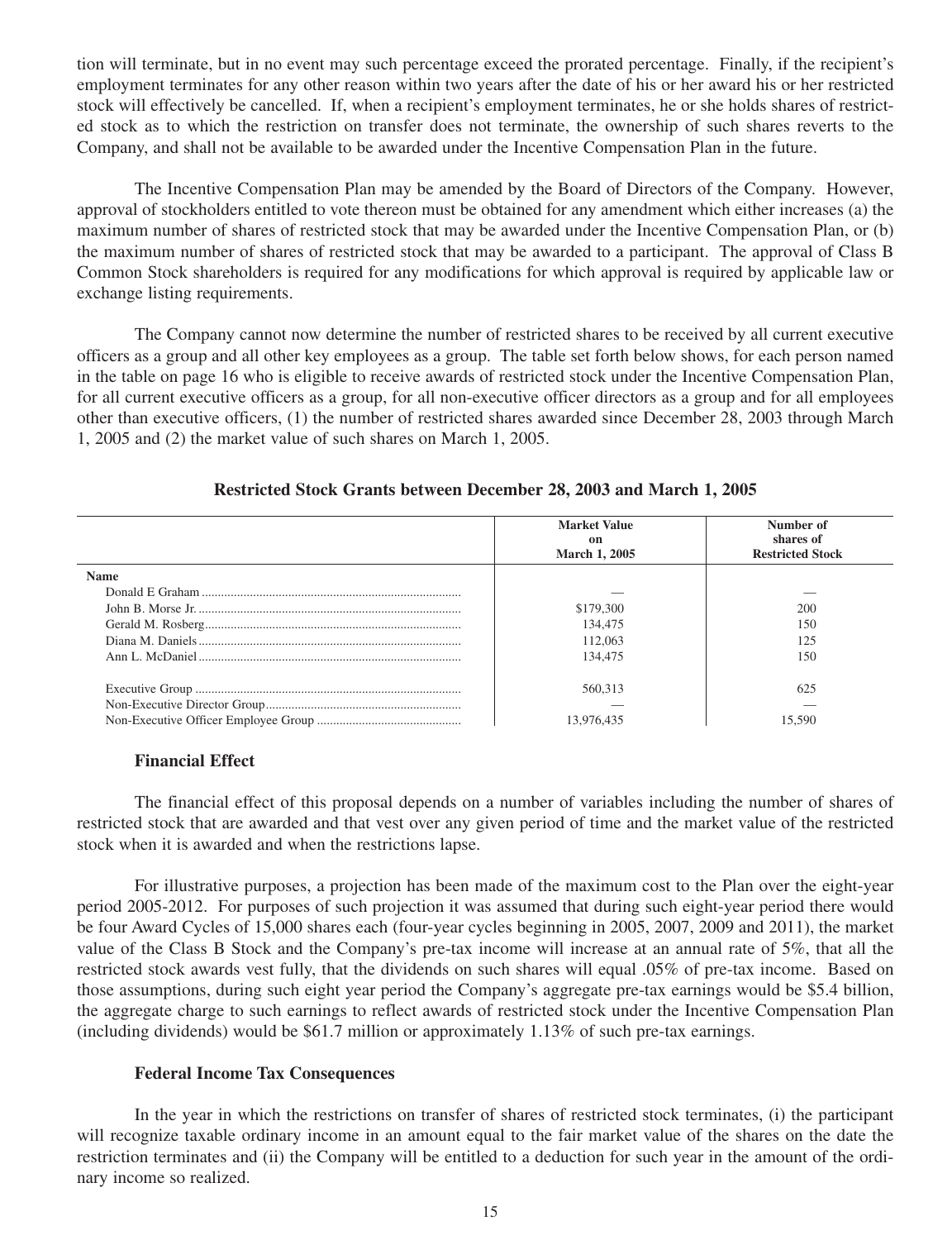Approval of the proposal is subject to the favorable vote of a majority of the holders of Class B Common Stock outstanding, voting as a class, and a majority of the holders of Class A Common Stock outstanding, voting as a class. Each Class A Stock Proxy and each Class B Stock Proxy executed and returned by a shareholder will be voted for Proposal 2, unless otherwise indicated on such Proxy. Any shares not voted (whether by abstention, broker non-votes or otherwise) have the effect of a negative vote.

# **The Board of Directors recommends a vote "FOR" Proposal 2.**

### **EXECUTIVE COMPENSATION**

The following table shows the compensation paid by the Company during 2002, 2003 and 2004 to each of the chief executive officer and the four most highly compensated executive officers of the Company.

|                           |      | <b>Annual Compensation</b> |              |                                                                           | <b>Long-Term Compensation</b>                     |                                                  |                                                                                           |          |
|---------------------------|------|----------------------------|--------------|---------------------------------------------------------------------------|---------------------------------------------------|--------------------------------------------------|-------------------------------------------------------------------------------------------|----------|
|                           |      |                            |              |                                                                           |                                                   | Awards                                           |                                                                                           |          |
| <b>Principal Position</b> | Year | Salary(\$)                 | Bonus(\$)(1) | Other<br>Annual<br>Compen-<br>sation(\$)                                  | <b>Restricted</b><br><b>Stock</b><br>Awards(S)(2) | <b>Securities</b><br>Underlying<br>$Options(\#)$ | <b>All Other</b><br><b>LTIP</b><br>Compen-<br>Payouts $(\text{\$})(1)$<br>$sation(\S)(3)$ |          |
|                           | 2004 | \$400,000                  |              |                                                                           |                                                   |                                                  |                                                                                           | \$10,918 |
| Chief Executive Officer   | 2003 | 400,000                    |              |                                                                           |                                                   |                                                  | \$400,000                                                                                 | 10,658   |
|                           | 2002 | 400,000                    |              |                                                                           | \$216,113                                         |                                                  |                                                                                           | 8,840    |
|                           | 2004 | 500,000                    | \$360,750    |                                                                           |                                                   | 1,000                                            |                                                                                           | 30,902   |
| Vice President and Chief  | 2003 | 450,000                    | 327,555      |                                                                           |                                                   |                                                  | 335,400                                                                                   | 24,922   |
| Financial Officer         | 2002 | 385.000                    | 277,197      | $\qquad \qquad -$                                                         | 144,075                                           | -                                                |                                                                                           | 23,116   |
|                           | 2004 | 360,000                    | 207,792      |                                                                           |                                                   |                                                  |                                                                                           | 18,978   |
| Vice President            | 2003 | 340,000                    | 197,989      |                                                                           |                                                   | $\qquad \qquad$                                  | 212,850                                                                                   | 16,638   |
|                           | 2002 | 315,000                    | 201,600      |                                                                           | 90,047                                            | -                                                |                                                                                           | 16,185   |
| Diana M. Daniels          | 2004 | 335,000                    | 193,362      |                                                                           |                                                   |                                                  |                                                                                           | 22,322   |
| Vice President            | 2003 | 325,000                    | 189,254      |                                                                           |                                                   | $\qquad \qquad$                                  | 193,500                                                                                   | 16,840   |
|                           | 2002 | 305,000                    | 195,195      | $\hspace{1.0cm} \rule{1.5cm}{0.15cm} \hspace{1.0cm} \rule{1.5cm}{0.15cm}$ | 90,047                                            |                                                  |                                                                                           | 15,742   |
|                           | 2004 | 325,000                    | 187,590      |                                                                           |                                                   | 1,000                                            |                                                                                           | 36,252   |
| Vice President            | 2003 | 300,000                    | 174,696      |                                                                           |                                                   | 1,000                                            | 96,750                                                                                    | 15,881   |
|                           | 2002 | 270,000                    | 172,800      | $\qquad \qquad -$                                                         | 108,056                                           |                                                  |                                                                                           | 12,975   |

#### **Summary Compensation Table**

(1) Awards may be in the form of cash or deferred cash.

\_\_\_\_\_\_\_\_\_\_\_\_\_\_\_\_\_\_\_\_\_\_\_\_\_\_

<sup>(2)</sup> The numbers in this column represent the dollar value of the restricted stock awarded to the named executive in the relevant fiscal year, regardless of the effective date of the award, which may in some cases be the next fiscal year. The Compensation Committee of the Board of Directors approved grants of restricted stock for the 2005-2008 Award Cycle, effective January 3, 2005, to various key employees of the Company, including the named executives as follows: Mr. Morse—200 shares; Mr. Rosberg—150 shares; Ms. Daniels—125 shares and Ms. McDaniel— 150 shares. Mr. Graham declined to receive a restricted stock award for the 2005-2008 Award Cycle. As of the end of fiscal 2004, the chief executive officer and the other named executives had the following aggregate restricted stock holdings: Mr. Graham–-600 shares, \$589,500; Mr. Morse–-375 shares, \$368,438; Mr. Rosberg—250 shares, \$245,625; Ms. Daniels–-250 shares, \$245,625 and Ms. McDaniel—275 shares, \$270,188. Dividends are paid on restricted stock and are the same as dividends on non-restricted stock.

<sup>(3)</sup> Contributions to 401(k) savings plans and the Supplemental Executive Retirement Plan ("SERP") constitute "all other compensation" for 2004 as follows: Mr. Graham-–\$10,660 in Company contributions to 401(k) plan; Mr. Morse-–\$10,660 in Company contributions to 401(k) plan and \$15,340 in Company credits to SERP account; Mr. Rosberg-–\$10,660 in Company contributions to 401(k) plan and \$8,060 in Company credits to SERP account; Ms. Daniels-–\$10,660 in Company contributions to 401(k) and \$6,760 in Company credits to SERP account; and Ms. McDaniel–-\$10,660 in Company contributions to 401(k) plan and \$6,240 in Company credits to SERP account. In addition, Mr. Graham had \$258 of life insurance imputed income, Mr. Morse had \$4,902 of life insurance imputed income, Mr. Rosberg had \$258 of life insurance imputed income, Ms. Daniels had \$4,902 of life insurance imputed income and Ms. McDaniel had \$1,170 of life insurance imputed income, which, in each case, is included under "all other compensation." Ms. McDaniel also had \$18,182 of financial services planning provided by the Company which is included under "all other compensation."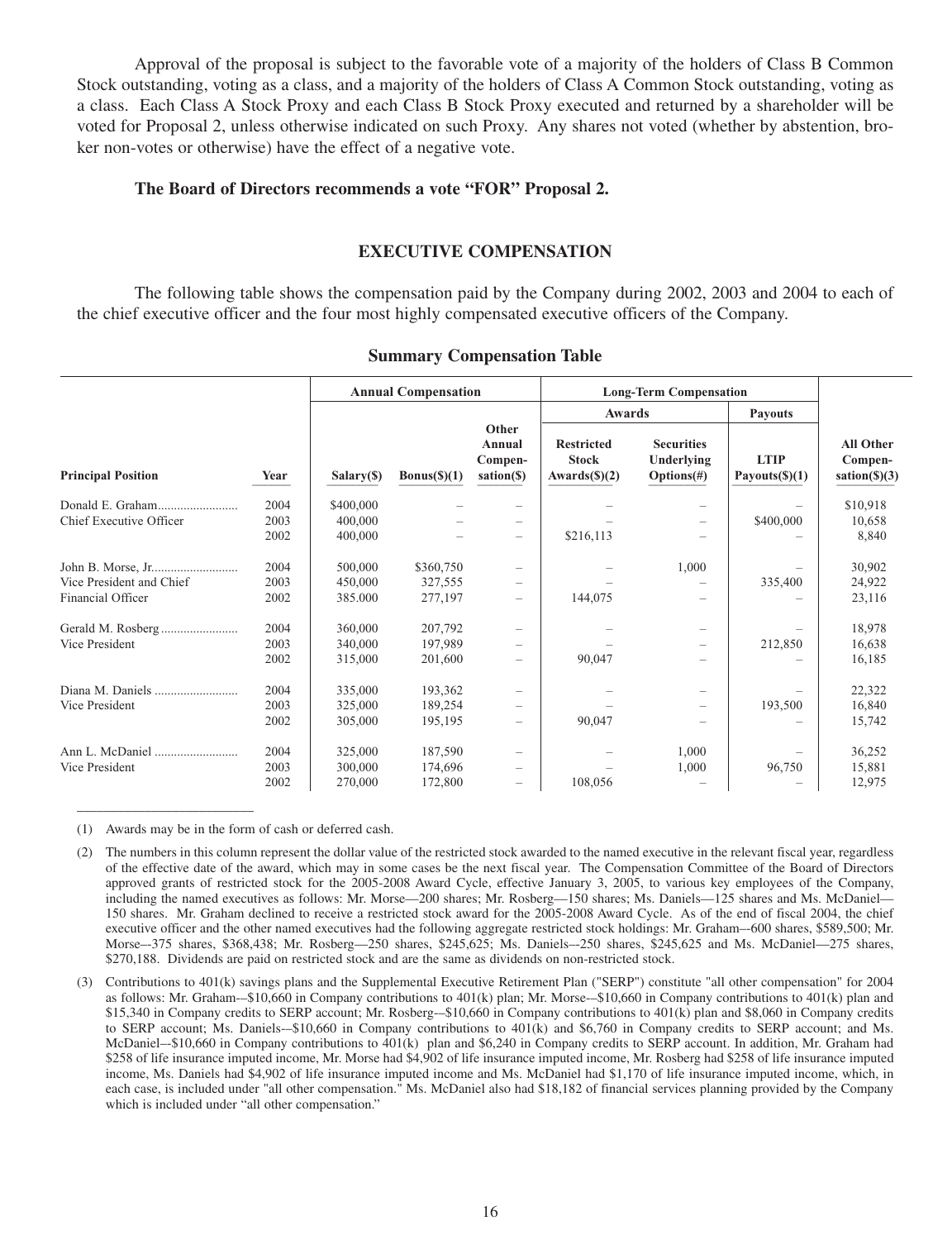|             | <b>Individual Grants</b>                                                           |                                                                                               |                                                   |                                                                              |                        | <b>Potential Realizable</b><br><b>Value at Assumed</b><br><b>Annual Rates of</b><br><b>Stock Price Appreciation</b><br>for Option Term |
|-------------|------------------------------------------------------------------------------------|-----------------------------------------------------------------------------------------------|---------------------------------------------------|------------------------------------------------------------------------------|------------------------|----------------------------------------------------------------------------------------------------------------------------------------|
| <b>Name</b> | Number of<br><b>Securities</b><br><b>Underlying</b><br>Option<br>Grand( <i>#</i> ) | Percent of<br><b>Total Options</b><br><b>Granted</b> to<br><b>Employees</b><br>in Fiscal Year | <b>Exercise</b> of<br><b>Base Price</b><br>(S/Sh) | <b>Expiration</b><br>Date                                                    | $5\%$ (\$)             | $10\%$ (\$)                                                                                                                            |
|             | 1,000<br>$\overline{\phantom{a}}$<br>$\overline{\phantom{a}}$<br>1,000             | $\overline{\phantom{0}}$<br>25%<br>$\overline{\phantom{0}}$<br>25%                            | \$953.50<br>\$953.50                              | 12/13/14<br>$\overline{\phantom{a}}$<br>$\overline{\phantom{a}}$<br>12/13/14 | \$599,651<br>\$599,651 | \$1,519,633<br>\$1,519,633                                                                                                             |

# **Aggregated Option Exercises in Last Fiscal Year and FY-End Option Values**

|             |                                                     |                              | Number of<br><b>Unexercised</b><br><b>Options</b> at<br><b>Fiscal Year-End</b><br>(# ) | Value of<br><b>Unexercised</b><br><b>In-the-Money</b><br>Options at<br><b>Fiscal Year-End</b><br><b>(S)</b> |
|-------------|-----------------------------------------------------|------------------------------|----------------------------------------------------------------------------------------|-------------------------------------------------------------------------------------------------------------|
| <b>Name</b> | <b>Shares</b><br><b>Acquired on</b><br>Exercise (#) | <b>Value</b><br>Realized(\$) | Exercisable/<br>Unexercisable                                                          | Exercisable/<br>Unexercisable                                                                               |
|             | 750                                                 | \$317,135                    | 4,000/1,000<br>6,000/0<br>1,000/0<br>500/2,000                                         | \$1,698,750/\$0<br>\$2,774,312/\$0<br>\$439,500/\$0<br>\$157,935/\$241,160                                  |

# **Equity Compensation Plan Information1**

|                                                                                          | Number of securities to be.<br>issued upon exercise of<br>outstanding options, warrants<br>and rights | Weighted-average exercise<br>price of outstanding options<br>warrants and rights | Number of securities remaining<br>available for future issuance<br>under equity compensation<br>plans (excluding securities)<br>reflected in column $(a)$ ) |
|------------------------------------------------------------------------------------------|-------------------------------------------------------------------------------------------------------|----------------------------------------------------------------------------------|-------------------------------------------------------------------------------------------------------------------------------------------------------------|
| <b>Plan Category</b>                                                                     | (a)                                                                                                   | (b)                                                                              | (c)                                                                                                                                                         |
| Equity compensation<br>plans approved by<br>Equity compensation<br>plans not approved by | 122,250                                                                                               | \$561.05                                                                         | 298,875                                                                                                                                                     |
| Total                                                                                    | 122.250                                                                                               | \$561.05                                                                         | 298.875                                                                                                                                                     |

<sup>1</sup> This table does not include information relating to restricted stock grants awarded under The Washington Post Company Incentive Compensation Plan, which plan was approved by the Class A Shareholders of the Company. As of the end of the fiscal year 2004, there were 13,291 shares of restricted stock outstanding under the 2001-2004 Award Cycle and 14,510 shares of restricted stock outstanding under the 2003-2006 Award Cycle that had been awarded to employees of the Company and its subsidiaries (including those executives named in the summary compensation table on page 16). On January 3, 2005, there were 13,090 shares of restricted stock outstanding under the 2005-2008 Award Cycle that had been awarded to employees of the Company and its subsidiaries (including those executives named in the summary compensation table on page 16). On January 4, 2005, the restrictions lapsed on 13,291 shares of restricted stock previously awarded in the 2001-2004 Award Cycle. As of February 1, 2005, there were a total of 27,870 shares of restricted stock outstanding under The Washington Post Company Incentive Compensation Plan. There are 11,135 shares of restricted stock available for further issuance under that Plan.

\_\_\_\_\_\_\_\_\_\_\_\_\_\_\_\_\_\_\_\_\_\_

In addition, the Company has from time to time awarded special discretionary grants of restricted stock to employees of the Company and its subsidiaries. On February 1, 2005, there were a total of 5,425 shares of restricted stock outstanding under special discretionary grants approved by the Compensation Committee of the Board of Directors, none of which were granted to those executives named in the summary compensation table on page 16.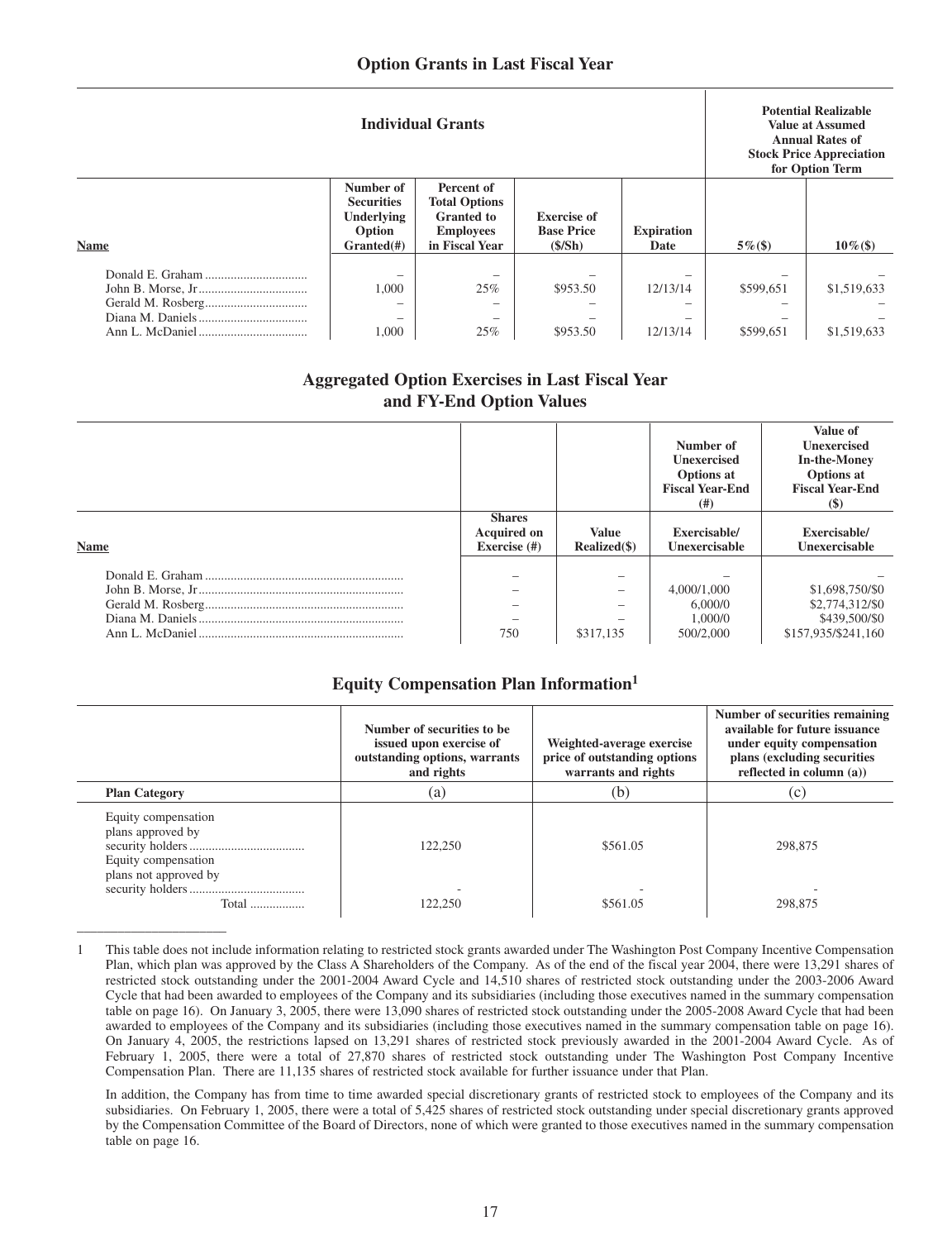# **RETIREMENT PLANS**

*Basic Plan.* Most employees of the Company, including the executives named in the summary compensation table, are eligible to participate (subject to minimum service requirements) in the Company's defined benefit retirement plan. Benefits under this basic plan are determined on the basis of base salary only, exclusive of all bonuses, deferred compensation and other forms of remuneration. The Company and each of its business units also maintain 401(k) savings plans in which most employees are eligible to participate (subject to minimum service requirements).

*Supplemental Executive Retirement Plan.* All amounts over \$170,000 (effective January 1, 2005) that would otherwise be payable under a basic defined benefit retirement plan are currently subject to reduction because of the annual pension limitation imposed by the Internal Revenue Code of 1986, as amended, although the extent of such reductions may vary in individual cases depending on circumstances existing at the time retirement payments commence. In addition, defined benefit pension benefits and defined contribution plan benefits payable by tax-qualified plans may not be based on annual compensation exceeding maximum amounts imposed by the Internal Revenue Code of 1986, as amended (\$210,000 per year effective January 1, 2005).

To offset these limitations on retirement benefits, the Company adopted effective January 1, 1989, an unfunded Supplemental Executive Retirement Plan (the "SERP"), which is patterned after similar plans adopted by many other companies. Under the Company's SERP there will be calculated for certain participating executives (including the executive officers named in the summary compensation table) a "supplemented normal retirement benefit", which will be determined under the rules of the qualified defined benefit retirement plan, but without reference to either of the above-mentioned limitations and will also include in earnings not only base salary (as in the past) but also bonuses under the Incentive Compensation Plan. The SERP also provides a supplemental defined contribution plan benefit, which is equal to the applicable company matching contribution percentage times the participating executive's base salary that is in excess of the annual covered compensation limit with respect to qualified plan benefits. The executive is required to make contributions to the SERP in order to receive the applicable matching company credit each year. Starting in 1994, a number of other management employees (not including said executive officers) became participants under the Company's SERP with respect to the supplemental normal retirement benefit only. For these participants, the supplemented normal retirement benefits will be determined without reference to either of the above-mentioned limitations, but will include in earnings only base salary and not bonuses. In each case in which a retiring executive's supplemented normal retirement benefit exceeds the benefit payable by the retirement plan or plans in which the executive has participated, the Company will pay such excess amount to him or her as a supplemental retirement benefit. Participation in the SERP is determined by the Compensation Committee of the Board of Directors, which has designated as participants a number of senior executives including all those named in the summary compensation table (except that Mr. Graham, who has elected not to participate in savings plan features of the SERP, will be covered only by the retirement plan features of the SERP described above).

As of December 31, 2004, Mr. Graham had 31 years of service under the Company plan, Mr. Morse had 16 years of service under the Company plan, Mr. Rosberg had 9 years of service under the Company plan, Ms. Daniels had 27 years of service under the Company plan and Ms. McDaniel had 21 years of service under the Company plan.

The following table shows the estimated maximum annual benefits payable upon retirement at age 65 to persons in specified remuneration and years-of-service classifications who participate in both the basic retirement plans and the SERP (which includes all the executive officers named in the summary compensation table):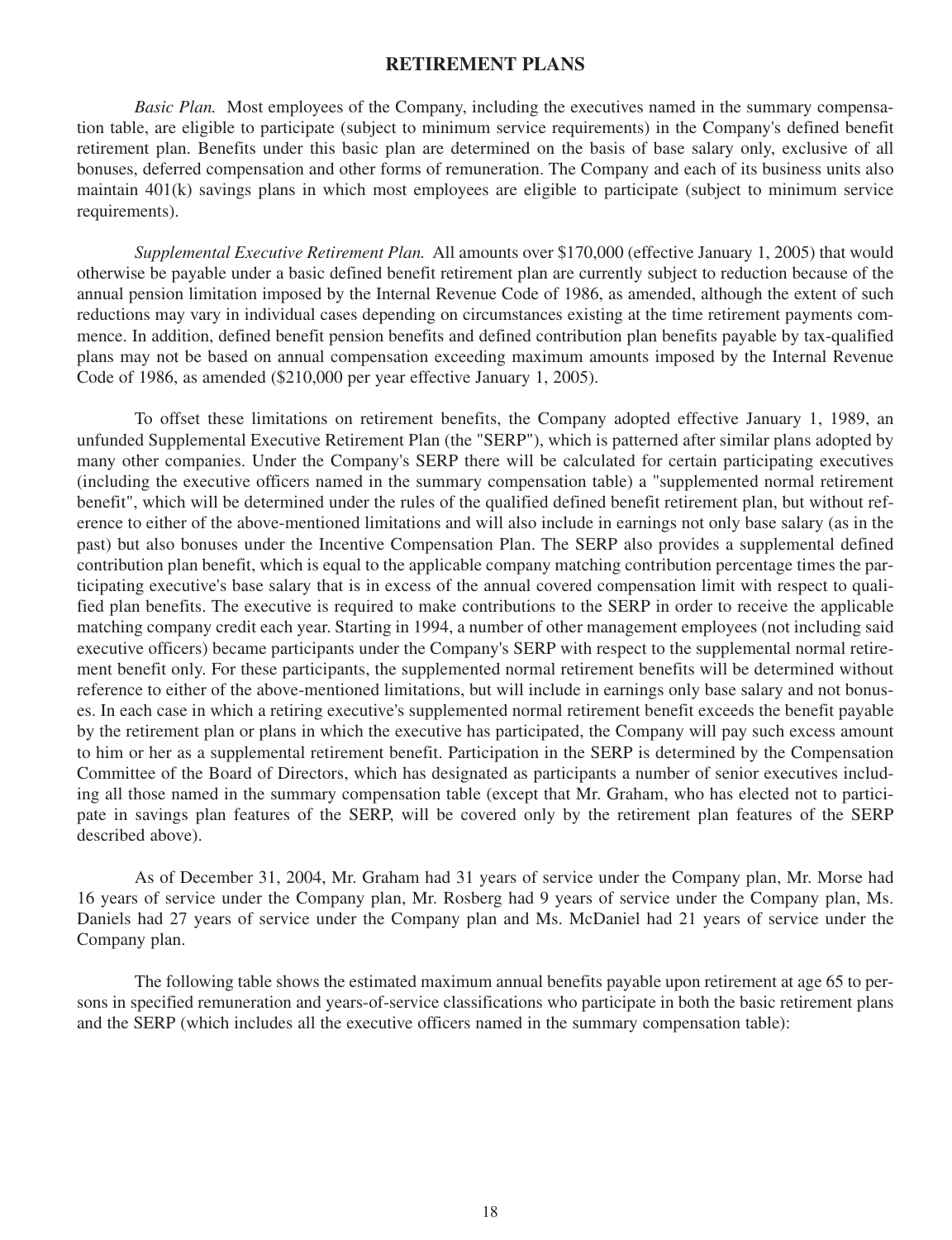### **Pension Plan Tables**

| Covered<br><b>Compensation</b> | <b>Estimated Maximum Annual Pension</b><br>(Computed as Straight Life Annuity)<br>for Representative Years of Credited Service <sup>(a)</sup> |          |           |           |           |           |  |
|--------------------------------|-----------------------------------------------------------------------------------------------------------------------------------------------|----------|-----------|-----------|-----------|-----------|--|
| Company<br>Plan(b)(c)          | 10                                                                                                                                            | 15       | 20        | 25        | 30        | 35        |  |
| \$300,000                      | \$54,500                                                                                                                                      | \$81,750 | \$109,000 | \$136,250 | \$163,500 | \$163,500 |  |
| 400,000                        | 72,000                                                                                                                                        | 108,000  | 144,000   | 180,000   | 216,000   | 216,000   |  |
| 450,000                        | 80,750                                                                                                                                        | 121,125  | 161,500   | 201,875   | 242,250   | 242,250   |  |
| 500,000                        | 89,500                                                                                                                                        | 134,250  | 179,000   | 223,750   | 268,500   | 268,500   |  |
| 550,000                        | 98,250                                                                                                                                        | 147,375  | 196,500   | 245,625   | 294,750   | 294,750   |  |
| 600,000                        | 107,000                                                                                                                                       | 160,500  | 214,000   | 267,500   | 321,000   | 321,000   |  |
| 650,000                        | 115,750                                                                                                                                       | 173,625  | 231,500   | 289,375   | 347,250   | 347,250   |  |
| 700,000                        | 124,500                                                                                                                                       | 186,750  | 249,000   | 311,250   | 373,500   | 373,500   |  |
| 750,000                        | 133,250                                                                                                                                       | 199,875  | 266,500   | 333,125   | 399,750   | 399,750   |  |
| 800,000                        | 142,000                                                                                                                                       | 213,000  | 284,000   | 355,000   | 426,000   | 426,000   |  |
| 850,000                        | 150,750                                                                                                                                       | 226,125  | 301,500   | 376,875   | 452,250   | 452,250   |  |

(a) Before deducting the effect on benefits of an offset applicable to certain benefits paid under the Company plan and based on average social security covered compensation over the employee's career. For an individual retiring at age 65 during 2004 the deduction would be as follows for the indicated number of years of credited service: 10 years, \$2,776; 15 years, \$4,164; 20 years, \$5,551; 25 years, \$6,939; 30 and 35 years, \$8,327.

(b) Plan provides increased benefits for years of service after 1991. The benefits shown in the table are those provided for service after 1991.

(c) This table does not include estimated annual pension calculations for individuals who, commencing in 2003, meet the "Rule of 90" (i.e., the participant's age when added to his or her years of service adds to 90) and thus became eligible to receive an actuarially unreduced pension upon retirement before age 65.

# **COMPENSATION COMMITTEE REPORT ON EXECUTIVE COMPENSATION**

#### **Overall Policy**

The Company's executive compensation program is based on the premise that compensation should be competitive and linked to corporate performance. To that end, the Company has developed an overall compensation strategy and compensation plans that tie a significant portion of executive compensation to the Company's success in meeting specified short-term and long-term performance goals and to long-term appreciation in the Company's stock price. The strategy also supports an environment that rewards Company and business unit achievement as compared to that of industry performance levels over a number of years, where such comparisons are appropriate. The Company seeks to offer compensation that will attract and retain key executive talent critical to the long-term success of the Company, to motivate these executives to achieve goals inherent in the Company's business strategy, to link executive and shareholder interests through equity-based plans and finally to provide a compensation package that recognizes individual contributions as well as overall business results.

Each year the Compensation Committee conducts a full review of the Company's executive compensation program. This review includes a comprehensive report from the Company's Vice President responsible for human resources assessing the effectiveness of the Company's compensation program and comparing the Company's executive compensation, corporate performance and total return to shareholders to a group of corporations that represent companies with business portfolios similar to that of the Company. The Compensation Committee reviews the selection of peer companies used for compensation purposes. Certain information about compensation levels in other companies included in this report is collected by independent consultants. The Compensation Committee uses the median executive compensation range of such peer companies as a guideline in setting the compensation of the Company's executives. The peer companies used for compensation purposes are constructed on a division-by-division basis and, thus, are not necessarily identical to the Standard & Poor's Publishing Index in the Performance Graph included in this proxy statement. For example, in determining the companies by which to measure the Company's broadcasting division, the comparison is made with purely broadcasting companies or broadcasting divisions within multimedia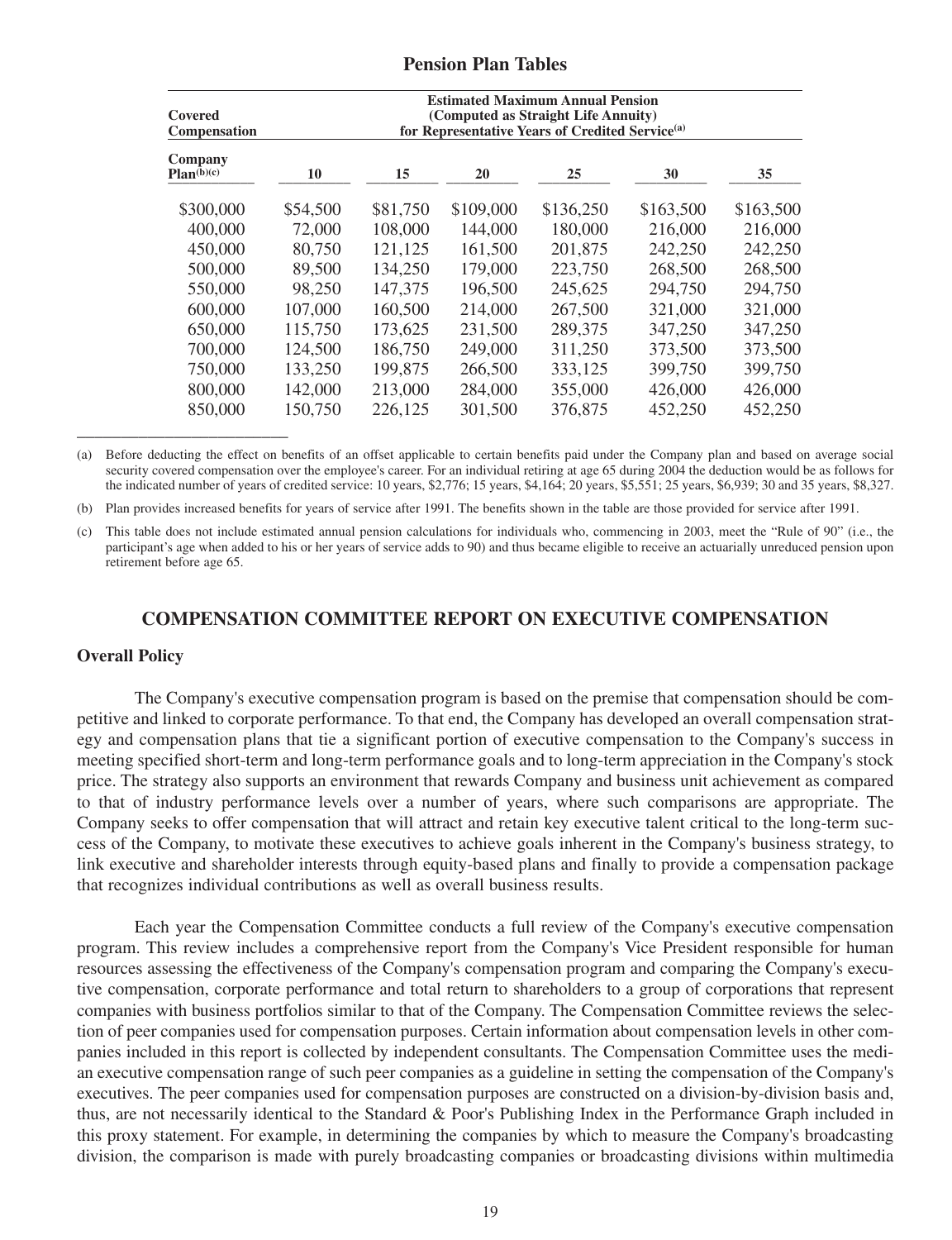companies; in contrast the companies included in the indices selected for comparison purposes in the Performance Graph consist of companies with multimedia holdings. The annual compensation reviews permit an ongoing evaluation of the link between the Company's and its business units' performance and its executive compensation in the context of the compensation programs of other companies and of the Company's total return to shareholders.

The Compensation Committee determines the compensation of approximately the 126 most highly compensated corporate and divisional executives, including the chief executive officer and the other executives named in the summary compensation table. In reviewing the individual performance of the named executives, the Compensation Committee takes into account the views of Mr. Graham.

The key elements of the Company's executive compensation consist of base salary, annual bonus, performance units, restricted stock and stock options. The Compensation Committee's policies with respect to each of these elements, including the bases for the compensation awarded to Mr. Graham, the Company's chief executive officer, are discussed below. In addition, while the elements of compensation described below are considered separately, the Compensation Committee takes into account the full compensation package afforded by the Company to an individual, including special incentive compensation plans, pension and savings plan benefits, supplemental retirement benefits and other benefits as well.

#### **Base Salaries**

Base salaries for executives are initially determined by evaluating the responsibilities of the position held and the experience of the individual, and by reference to the competitive marketplace for executive talent, including, where available, a comparison to base salaries for comparable positions at other media and for-profit education companies, as applicable.

Salary adjustments are generally implemented on a twelve-month or longer cycle and upon promotion. Such adjustments are determined by evaluating the performance of the Company and the individual executive officer, and may also take into account new responsibilities. In the case of executives with responsibility for a particular business unit, such unit's financial results are also considered, including, depending on the business unit, revenue, operating income and cash flow. The Compensation Committee, where appropriate, also considers other measures. These may include, among other factors, increases in market share, reduction or cost containment in operating expenses, journalistic achievements, improvements in product quality and improvements in relations with customers, suppliers and employees, and comparisons to base salaries for comparable positions at other media or for-profit education companies, as applicable. In order to preserve flexibility in setting compensation, the Compensation Committee has not established specific elements of Company or business unit performance, which must be evaluated or assigned relative weights to such elements. Different factors are considered in evaluating each executive's base salary depending on such executive's position and business unit.

With respect to the base salary paid to Mr. Graham in 2004, the Compensation Committee took into account a comparison of base salaries of chief executive officers of peer companies, the Company's results in 2003 and the performance of the Company. The Compensation Committee also took into account Mr. Graham's service to the Company and his performance since 1979 when he became publisher of The Washington Post. The Compensation Committee noted that Mr. Graham's base salary is significantly below the median of base salaries paid to chief executive officers of peer companies. However, because of Mr. Graham's continued request, for personal reasons, to forego a base salary increase, Mr. Graham's base salary in 2004 remained at \$400,000, the level established in 1991 upon his promotion to President and chief executive officer. The Compensation Committee does not give significance to the below market salary of Mr. Graham when reviewing and establishing base salary levels for other executives.

### **Incentive Compensation Plan**

The Company has an incentive compensation plan made up of two components—annual and long-term under which awards are made primarily to key management and professional employees, including the Company's executive officers, who have made or are in a position to make significant contributions to the profitability of the Company and enhance shareholder value. The plan is administered by the Compensation Committee.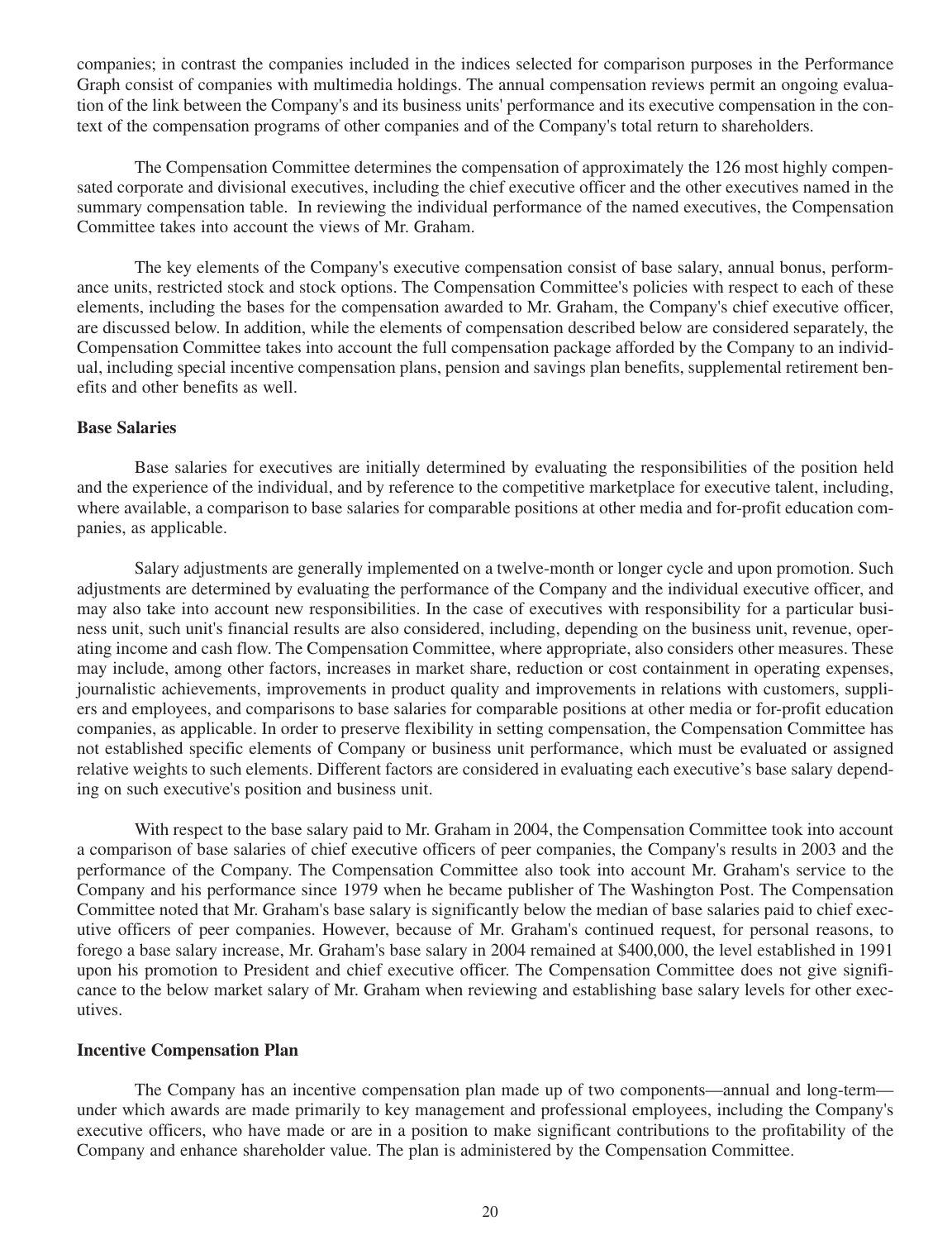#### **Annual Component**

The annual component of the Incentive Compensation Plan provides for annual incentive compensation awards based on the Company's and its business units' short-term, i.e., annual, financial performance. At the end of 2003, the Compensation Committee approved a range of incentive payouts for 2004 keyed to performance against specified goals related to budgeted operating income, cash flow or earnings per share, which vary by business unit. Mr. Graham waived participation in the annual component of the Incentive Compensation Plan with respect to 2004. In 2004 the Company exceeded its budgeted earnings per share goal. Annual incentive compensation awards were paid to the executive officers named in the summary compensation table on page 16.

### **Long-Term Component**

To balance the annual component of the Incentive Compensation Plan, which is intended to reward shortterm financial performance, the long-term component provides incentives for improved financial performance over periods of Award Cycles (which beginning in 1983 have consisted, and are expected to continue to consist, primarily of four-year periods starting at two-year intervals).

#### *Performance Units.*

In January 2005, the Compensation Committee of the Board of Directors approved grants of Performance Units for the 2005-2008 Award Cycle to various key employees of the Company, including the chief executive officer and the named executives. Pursuant to these grants, the chief executive officer and the named executives received the following: Donald E. Graham, 7,500 Performance Units; John B. Morse, Jr., 5,000 Performance Units; Gerald M. Rosberg, 3,500 Performance Units; Diana M. Daniels, 1,700 Performance Units; and Ann L. McDaniel, 3,500 Performance Units. Each Performance Unit has a nominal value of \$100. The number of Units awarded was determined with reference to an individual's scope of responsibilities and level of Plan participation. The payout opportunities for the 2005-2008 Award Cycle for Performance Units granted to these individuals will be based on the achievement of financial and operating goals of certain of the major operating divisions.

In December 2002, the Compensation Committee of the Board of Directors approved grants of Performance Units for the 2003-2006 Award Cycle to various key employees of the Company, including the chief executive officer and the named executives. Pursuant to these grants, the chief executive officer and the named executives received the following: Donald E. Graham, 7,500 Performance Units; John B. Morse, Jr., 4,000 Performance Units; Gerald M. Rosberg, 2,500 Performance Units; Diana M. Daniels, 1,700 Performance Units; and Ann L. McDaniel, 2,500 Performance Units. In January 2005, the Compensation Committee approved grants of additional shares of Performance Unites for the 2003-2006 Award Cycle to various key employees of the Company, including the chief executive officer and the named executives. Pursuant to the additional grants, the chief executive officer and the named executives received the following additional Performance Units: Donald E. Graham, 781 Performance Units; John B. Morse, Jr., 417 Performance Units; Gerald M. Rosberg, 260 Performance Units; Diana M. Daniels, 177 Performance Units; and Ann L. McDaniel, 260 Performance Units. Each Performance Unit has a nominal value of \$100. The number of Units awarded was determined with reference to an individual's scope of responsibilities and level of Plan participation. The payout opportunities for the 2003-2006 Award Cycle for Performance Units granted to these individuals will be based on the achievement of financial and operating goals of certain of the major operating divisions.

In December 2000, executive officers of the Company, including the chief executive officer and the named executives, were granted Performance Units for the 2001-2004 Award Cycle. Pursuant to these grants, the chief executive officer and the named executives received the following: Donald E. Graham, 7,500 Performance Units; John B. Morse, Jr., 2,800 Performance Units; Gerald M. Rosberg, 2,000 Performance Units; Diana M. Daniels, 1,600 Performance Units; and Ann L. McDaniel, 1,500 Performance Units. As in the past, each Performance Unit has a nominal value of \$100. The number of Units awarded is determined with reference to an individual's scope of responsibilities and level of Plan participation. The payout opportunities for the 2001-2004 Award Cycle for Performance Units granted to these individuals will be based on the achievement of financial and operating goals of certain of the major operating divisions. The final Performance Unit valuation for the 2001-2004 Award Cycle was determined in March 2005. For the 2001-2004 Award Cycle, Mr. Graham received \$400,000 in payout of his 7,500 Performance Units.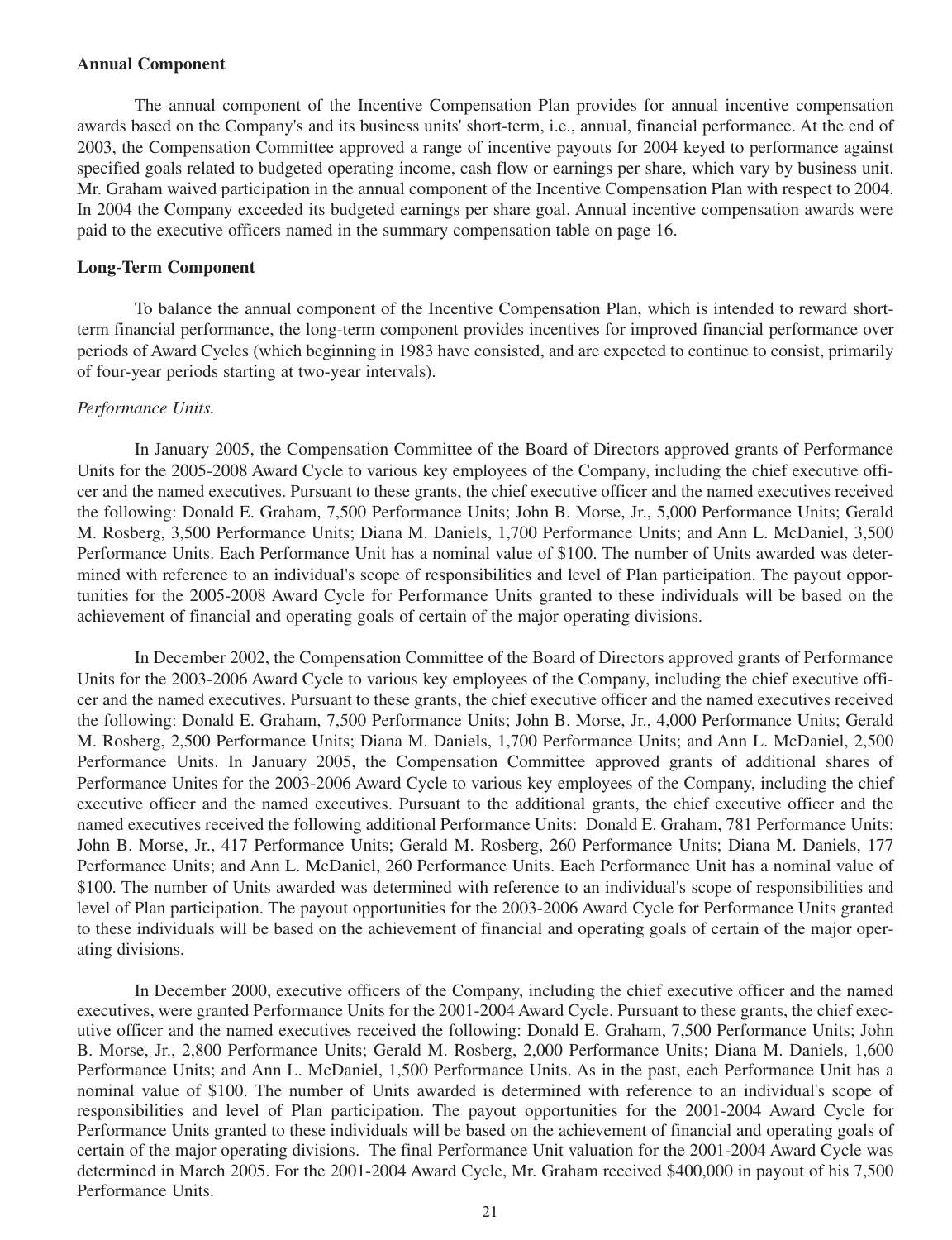#### *Restricted Stock.*

In December 2004, the named executives and other key employees were granted new Restricted Stock, effective January 3, 2005, for the 2005-2008 Award Cycle, based on plan levels similar to those used for determining the number of shares of Restricted Stock in prior years. The number of shares of Restricted Stock awarded is determined by an individual's scope of responsibilities and relative level of Plan participation. Awards to the named executives are referenced in the footnote to the column headed "Restricted Stock Awards" in the Summary Compensation Table shown on page 16. Mr. Graham declined to be considered for an award of Restricted Stock for the 2005-2008 Award Cycle.

In December 2002, the named executives and other key employees were granted new Restricted Stock for the 2003-2006 Award Cycle, based on plan levels similar to those used for determining the number of shares of Restricted Stock in prior years, including 300 shares of Restricted Stock awarded to Mr. Graham. The number of shares of Restricted Stock awarded is determined by an individual's scope of responsibilities and relative level of Plan participation. Awards to the named executives are referenced in the footnote to the column headed "Restricted Stock Awards" in the Summary Compensation Table shown on page 16.

On January 4, 2005, the restrictions terminated on shares of Restricted Stock awarded to Mr. Graham and the other named executives for the 2001-2004 Award Cycle. Mr. Graham received unrestricted title to 300 shares having a fair market value of \$286,923 as of that date.

# *Special Incentives.*

From time to time the Compensation Committee adopts special targeted incentive plans for key executives. These plans provide a one-time special incentive opportunity based on the achievement of special quantifiable operating objectives. No special incentive plans are currently in place for any of the named executives.

### **Stock Option Plan**

Under the Company's Stock Option Plan, which was approved by shareholders, shares of Class B Stock are issuable upon the exercise of stock options that have been or may be granted to key employees of the Company and its subsidiaries, including the executives whose compensation is detailed in this proxy statement.

The Compensation Committee believes that significant equity interests in the Company held by key employees responsible for the Company's future growth and continued success align the interests of shareholders and management, since the full benefit of the compensation package cannot be realized unless stock appreciation occurs over a number of years. In the opinion of management, which is concurred in by the Compensation Committee, there are at present 50 key employees who fall within that category and have been awarded stock options. Although there is no target stock ownership level for key employees, in determining the number of shares to be granted under options, the Compensation Committee takes into account the amount and value of options currently held, as well as makes a judgment about the level of contribution already made by and the potential of such key employees to continue to make contributions to the Company. The Compensation Committee does not assign relative weights to such factors.

Given Mr. Graham's significant ownership in the Company (see description of holdings under "Stock Holdings of Certain Beneficial Owners and Management"), the Compensation Committee has not granted any stock options to Mr. Graham.

One stock option award was granted to each of two of the executives whose compensation is detailed in this proxy statement during 2004.

# **Other Compensation Plans**

At various times in the past the Company has adopted certain broad-based employee benefit plans in which the chief executive officer and the other named executives are eligible to participate on the same terms as non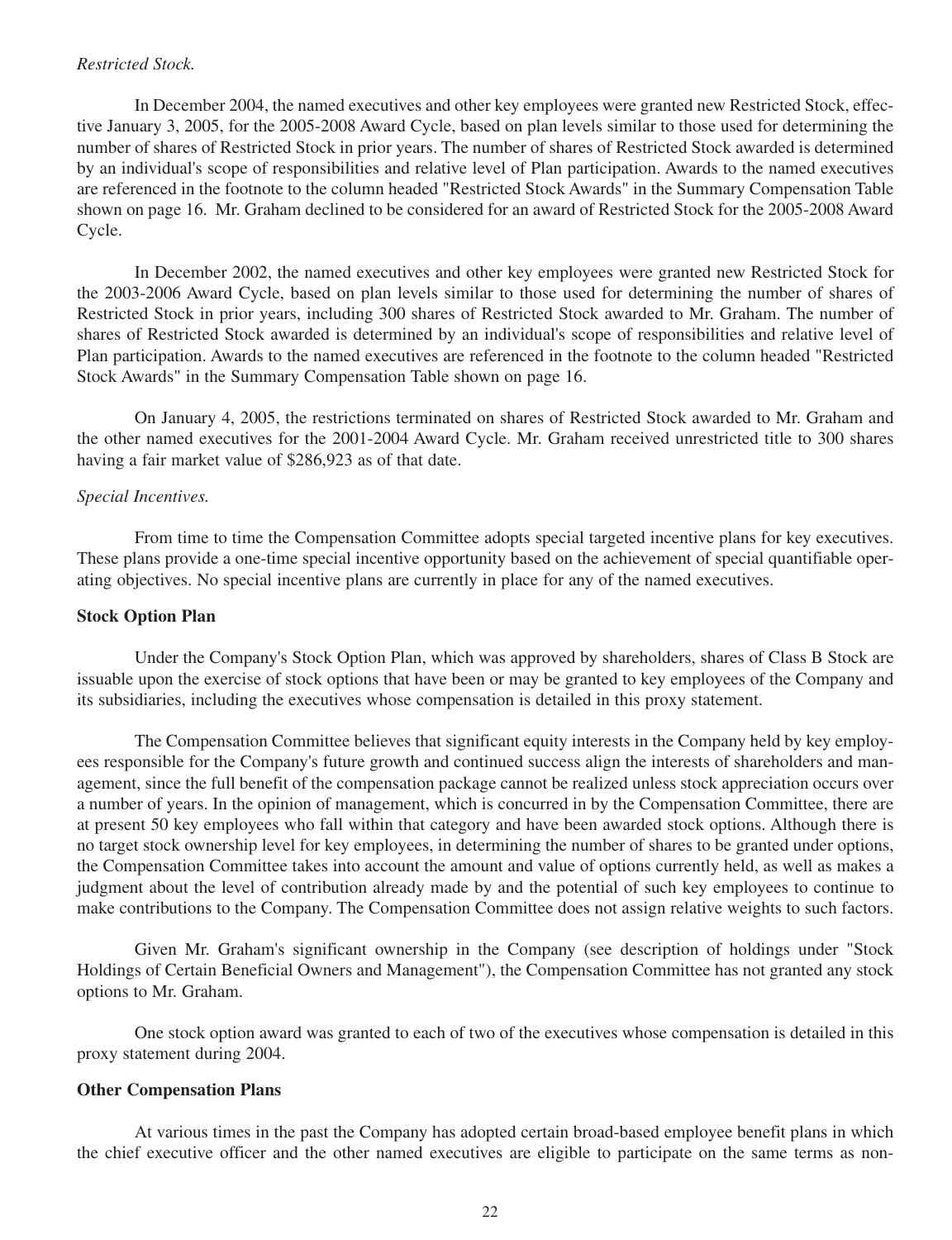executive employees who meet applicable eligibility criteria, subject to applicable legal limitations on the amount of benefits that may be payable pursuant to those plans. Benefits under the savings and retirement plans are not tied to Company performance.

For the chief executive officer and certain other senior executives and managerial employees, including the named executives, the Company's Supplemental Executive Retirement Plan ("SERP") provides tax-deferred accruals of amounts proportionate to the benefits available to non-highly compensated participants in the Company's savings and retirement plans, but which exceed benefits permitted under the Company's plans because of tax law limitations. In 2004 no amount was accrued for the benefit of Mr. Graham with respect to an employer credit under the Company's SERP inasmuch as Mr. Graham waived his right for 2004 to maintain a separate unfunded savings plan account under the SERP. The amount accrued to the named executives are shown in the footnote to the column headed "All other compensation" in the Summary Compensation Table shown on page 16. The estimated annual pension amounts set forth in the table on page 19 show the maximum benefits payable to Mr. Graham and the named executives upon retirement at age 65, to the extent they participate in the basic retirement plan and the supplemental executive retirement plan. The benefits payable to Mr. Graham and the named executives under the SERP are determined with reference to compensation including annual bonuses under the Incentive Compensation Plan.

The Company has in place a voluntary deferred compensation plan for senior executives. The plan provides an opportunity for participants to elect to defer the receipt of all or a portion of cash awards under the annual and/or long-term components of the Incentive Compensation Plan. Elections to defer must be filed in advance of earning such awards. Deferred amounts will earn investment credits in accordance with participant elections from a choice of investment indexes. Deferred amounts will be payable at retirement or such other future date as specified by the participant at the time of election.

#### **Conclusion**

Through the programs described above, a significant portion of the Company's executive compensation is linked directly to business unit and corporate performance and stock price appreciation. The Compensation Committee intends to continue the policy of linking executive compensation to corporate performance and returns to shareholders and deems it desirable that compensation paid under the Incentive Compensation Plan and the Stock Option Plan meet the requirements of Section  $162(m)$  of the Internal Revenue Code concerning deductibility of executive compensation. However, the Committee reserves the right to put in place compensation programs that do not meet the requirements of Section 162(m) resulting in compensation payments that are not deductible by the Company, if such programs are otherwise in the best interests of the Company.

> George W. Wilson, Chairman Barry Diller John L. Dotson Jr.

# **Compensation Committee Interlocks and Insider Participation**

Barry Diller, John L. Dotson Jr. and George W. Wilson served as members of the Compensation Committee in 2004.

# **AUDIT COMMITTEE REPORT**

One of the standing committees of the Board of Directors of the Company is the Audit Committee. Currently there are three non-employee members of the Board on the Audit Committee — Ronald L. Olson, Alice M. Rivlin, and Richard D. Simmons, who serves as chairman of the Audit Committee. The Audit Committee operates under a mandate from the Board of Directors, which has determined that each Committee member is "independent" under the listing standards of the New York Stock Exchange and Item 7 of Rule 14a-101 of the Security Exchange Act of 1934. Specifically, the Board determined that none of the members of the Audit Committee (or any immediate family member) (i) had been employed by or affiliated with the Company within the past three years, (ii) received any compensation from the Company other than director and committee fees and pension or other forms of deferred compensation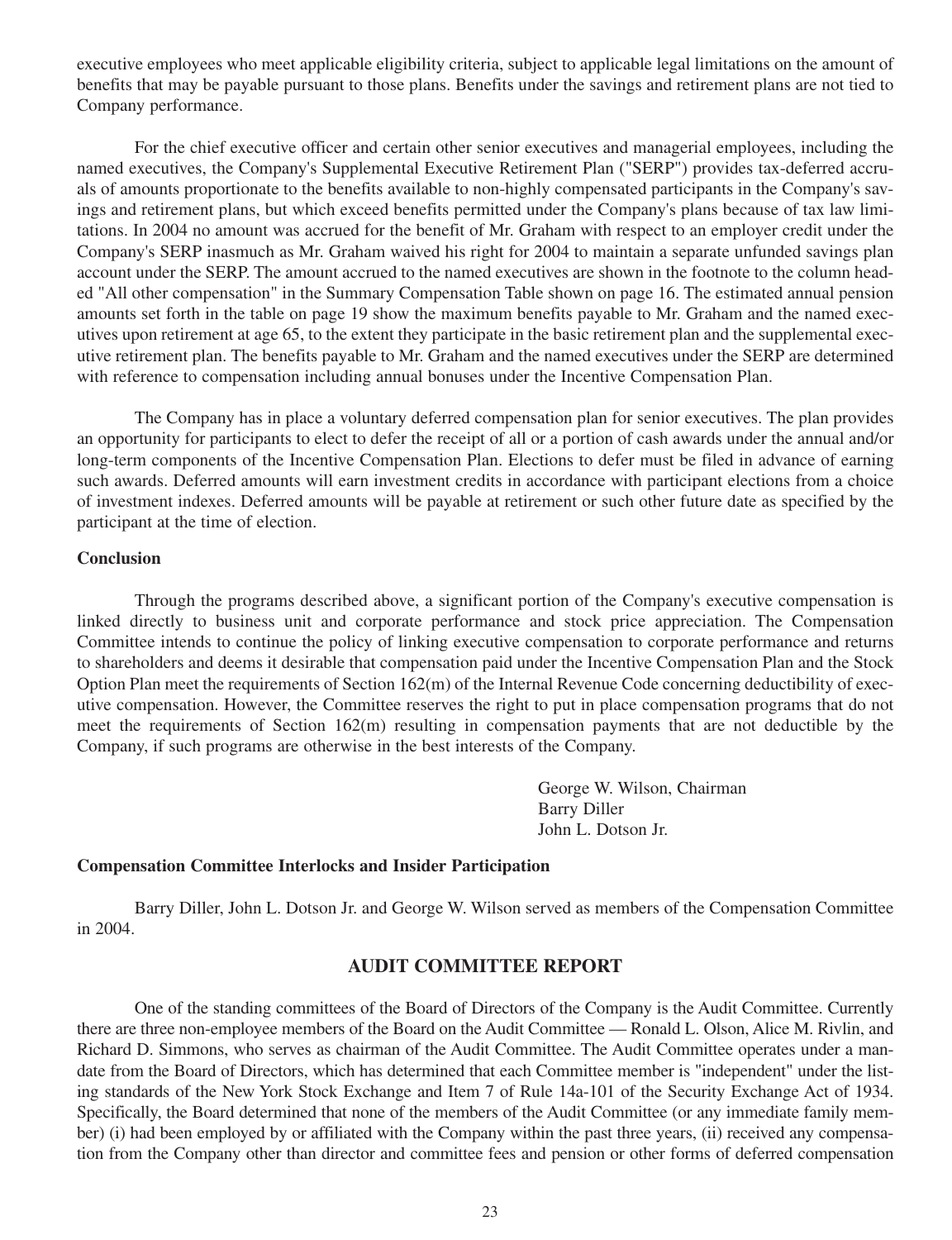(not contingent in any way on continued service), (iii) is an executive officer of a company that makes payments to or receives payments from the Company in an amount which exceeds the greater of \$1 million or 2% of such other company's consolidated gross revenues within the past three years or (iv) has a material relationship with the Company.

Management has the primary responsibility for the preparation of the Company's financial statements in accordance with generally accepted accounting principles and for the financial reporting process, including its system of internal control. The Company's independent auditors, PricewaterhouseCoopers LLP, are responsible for auditing those financial statements in accordance with auditing standards generally accepted in the United States of America and for issuing a report thereon and on management's assessment of the effectiveness of the Company's internal controls. In this context, the Audit Committee's responsibility is to monitor and review these processes, as well as the independence and performance of the Company's auditors. The Audit Committee has relied in undertaking its monitoring and review responsibilities, without independent verification, on management's representation that the financial statements have been prepared with integrity and objectivity and in conformity with generally accepted accounting procedures in the United States of America and on the representations of PricewaterhouseCoopers LLP included in their report on the Company's financial statements.

The Audit Committee has reviewed and discussed the audited fiscal year 2004 financial statements with the Company's management. In addition, the Audit Committee has discussed with PricewaterhouseCoopers LLP the matters required to be discussed by Statement on Accounting Standards No. 61 (Communication with Audit Committees), as modified or supplemented. The Audit Committee has received the written disclosures and the letter from PricewaterhouseCoopers LLP required by Independence Standards Board Standard No. 1 (Independence Discussions with Audit Committees), as modified or supplemented, and has discussed with the independent auditors their independence from the Company and its management. The Audit Committee has also considered whether PricewaterhouseCoopers LLP's provision of non-audit services to the Company is compatible with the independence of such firm.

The Audit Committee also paid close attention to, and devoted considerable time on, reviewing and understanding the certification process on internal controls mandated under Section 404 of the Sarbanes/Oxley Act of 2002, as well as the progress being made by the Company and the independent auditors in meeting the required deadline for certification under Section 404 for fiscal year 2004.

#### *Pre-approval policy*

In 2004, the Audit Committee again reviewed and re-authorized its policies and procedures with regard to the pre-approval of audit and non-audit services performed by the independent auditor in order to assure that the provision of such services do not impair the auditor's independence. Unless a type of service to be provided by the independent auditor has received general pre-approval, it will require specific pre-approval by the Audit Committee. Any proposed services exceeding pre-approved cost levels will require specific pre-approval by the Audit Committee. The term of any general pre-approval is 12 months from the date of pre-approval, unless the Audit Committee specifically provides for a different period. The Audit Committee will periodically review and pre-approve the services that may be provided by the independent auditor without obtaining specific pre-approval from the Chairman of the Audit Committee, as well as revise the list of general pre-approved services from time to time, based on subsequent determinations.

The Audit Committee will not delegate its responsibilities to pre-approve services performed by the independent auditor to management. The Audit Committee may delegate pre-approval authority to one or more of its members. The annual audit services engagement terms and fees will be subject to the specific pre-approval of the Audit Committee. The Audit Committee will approve, if necessary, any changes in terms, conditions and fees resulting from changes in audit scope, Company structure or other matters. In addition to the annual audit services engagement specifically approved by the Audit Committee, the Audit Committee may grant general pre-approval for other audit services, which are those services that only the independent auditor reasonably can provide.

Audit-related services are assurance and related services that are reasonably related to the performance of the audit or review of the Company's financial statements or that are traditionally performed by the independent auditor. The Audit Committee believes that the provision of audit-related services does not impair the independence of the independent auditor.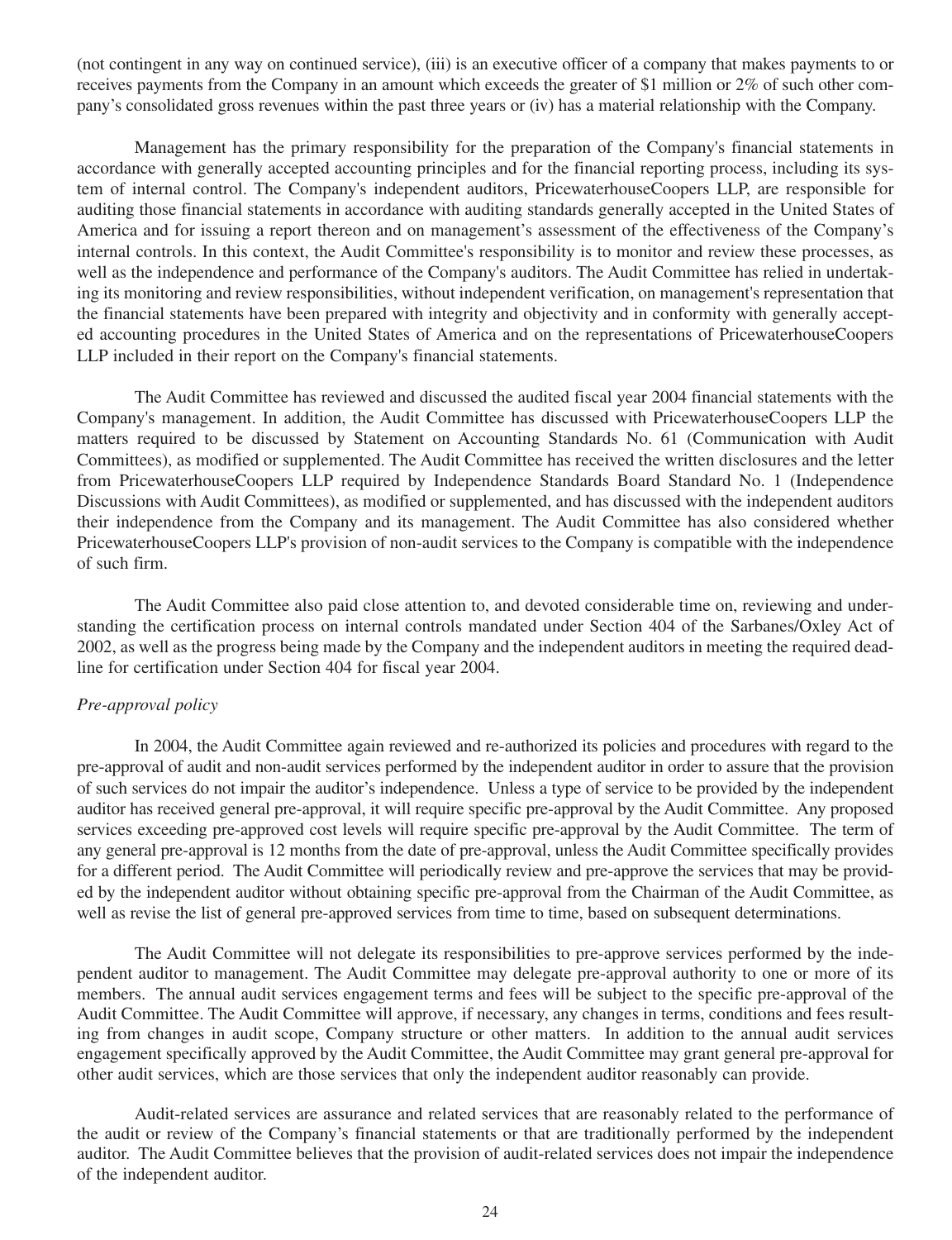The Audit Committee believes that the independent auditor can provide tax services to the Company such as tax compliance, tax planning and tax advice without impairing such auditor's independence. However, the Audit Committee will not permit the retention of the independent auditor in connection with a transaction initially recommended by the independent auditor, the purpose of which may be tax avoidance and the tax treatment of which may not be supported in the Internal Revenue Code and related regulations.

The Audit Committee may grant general pre-approval to those permissible non-audit services classified as All Other services that it believes are routine and recurring services, and would not impair the independence of the auditor. Pre-approval fee levels for all such services to be provided by the independent auditor will be established annually by the Audit Committee. Any proposed services exceeding these levels will require specific pre-approval by the Audit Committee.

Requests or applications to provide services that require specific approval by the Audit Committee will be submitted to the Audit Committee by both the independent auditor and the Chief Financial Officer or Controller (or other designated officer), and must include a joint statement as to whether, in their view, the request or application is consistent with the SEC's rules on auditor independence.

In addition, the Audit Committee has established procedures for and received periodic reports on the receipt, retention and treatment of complaints received by the Company regarding accounting, internal accounting controls or auditing matters and the confidential, anonymous submission by employees of the Company of concerns regarding questionable accounting or auditing matters through the use of a third-party managed telephone hotline.

#### *Audit Fees*

The fees paid to PricewaterhouseCoopers LLP for the annual audit, statutory audits and review of financial statements included in the Company's Form 10-Qs, including reimbursable expenses, were \$3,800,000 in 2004 and \$1,574,000 in 2003, which fees were reviewed and approved by the Audit Committee.

#### *Audit-Related Fees*

The fees paid to PricewaterhouseCoopers LLP for assurance and related services reasonably related to the performance of the audit or review of financial statements and not included under "Audit Fees" above, including reimbursable expenses, were \$200,000 in 2004 and \$414,000 in 2003, which fees were reviewed and approved by the Audit Committee. These fees were primarily for financial due diligence and transaction analysis, audits of employee retirement and savings plans, and other audit-related reports.

### *Tax Fees*

The fees paid to PricewaterhouseCoopers LLP for tax compliance, tax advice and tax planning, including reimbursable expenses, were \$801,000 in 2004 and \$1,499,000 in 2003, which fees were reviewed and approved by the Audit Committee. These fees were primarily for tax due diligence and transaction analysis, expatriate tax services, and Federal, multi-state and foreign tax consulting.

#### *All Other Fees*

The fees paid to PricewaterhouseCoopers LLP for all other products and services provided by PricewaterhouseCoopers LLP, specifically software tools, were \$1,500 in 2004 and \$4,000 in 2003. There were no fees paid to PricewaterhouseCoopers LLP for financial information systems design or implementation in either 2004 or 2003.

Based on such review and discussion and in reliance thereon, the Audit Committee recommended to the Board of Directors, and the Board has approved, that the audited financial statements be included in the Company's Annual Report on Form 10-K for the year ended January 2, 2005, for filing with the Securities and Exchange Commission.

> Richard D. Simmons, Chairman Ronald L. Olson Alice M. Rivlin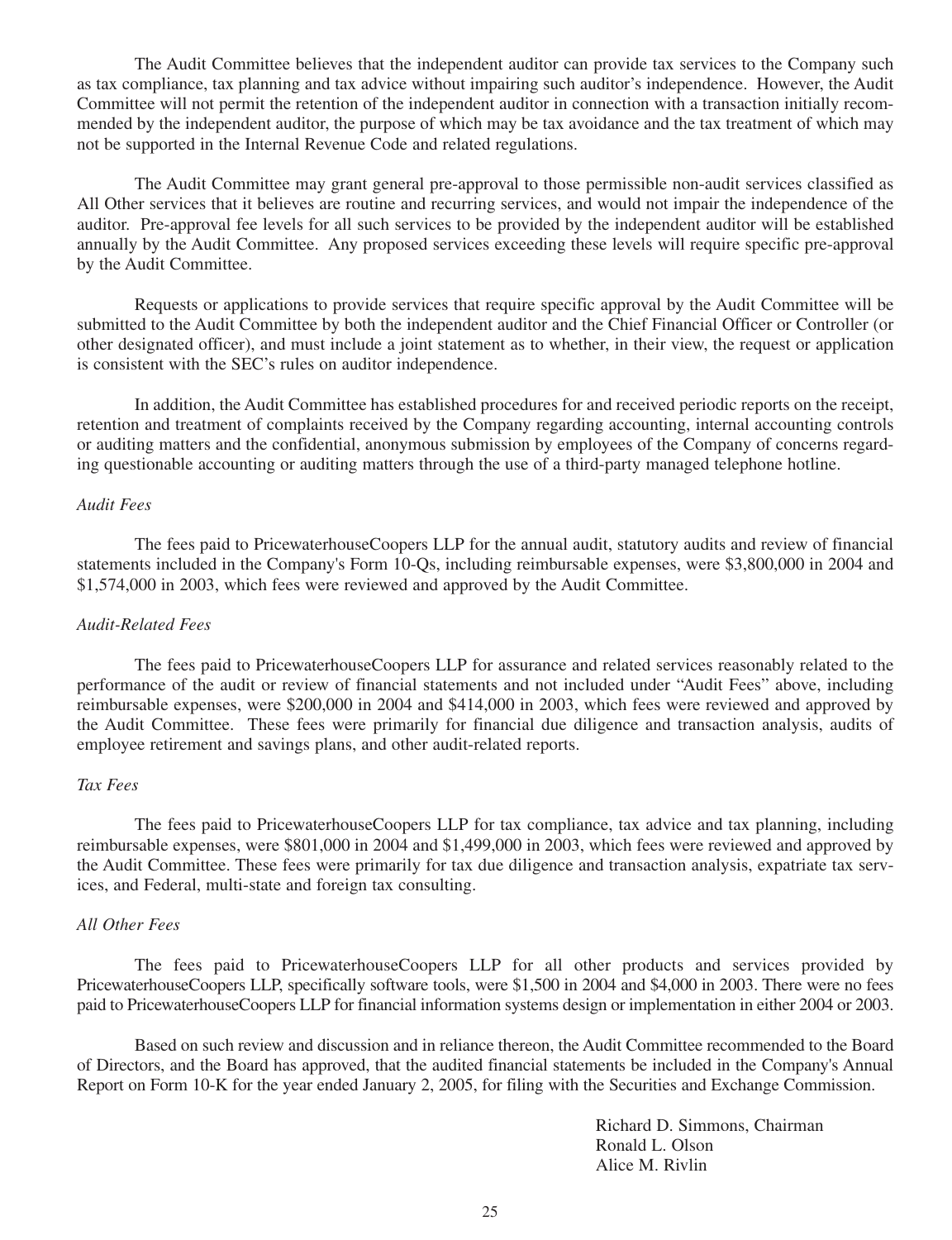# **PERFORMANCE GRAPH**

The following graph is a comparison of the yearly percentage change in the Company's cumulative total shareholder return with the cumulative total return of the Standard & Poor's 500 Stock Index and the Standard & Poor's Publishing Index. The Standard & Poor's 500 Stock Index is comprised of 500 U.S. companies in the industrial, transportation, utilities and financial industries, weighted by market capitalization. The Standard & Poor's Publishing Index is comprised of Dow Jones & Company, Inc., Gannett Co., Inc., Knight-Ridder, Inc., The McGraw-Hill Companies, Meredith Corporation, The New York Times Company, The Times Mirror Company (through the date of its acquisition by Tribune Company in May 2000) and Tribune Company, weighted by market capitalization.

The graph reflects the investment of \$100 on December 31, 1999, in the Company's Class B Common Stock, the Standard & Poor's 500 Stock Index and the Standard & Poor's Publishing Index. For purposes of this graph, it has been assumed that dividends were reinvested on the date paid in the case of the Company and on a quarterly basis in the case of the Standard & Poor's 500 Index and the Standard & Poor's Publishing Index.



| December 31      | 1999   | 2000   | 2001  | 2002   | 2003   | 2004   |
|------------------|--------|--------|-------|--------|--------|--------|
| Washington Post  | 100.00 | 112.15 | 97.32 | 136.72 | 147.80 | 185.04 |
| $S\&P 500$ Index | 100.00 | 90.90  | 80.09 | 62.39  | 80.29  | 89.03  |
| S&P Publishing   | 100.00 | 89.71  | 92.84 | 98.92  |        | 114.13 |

26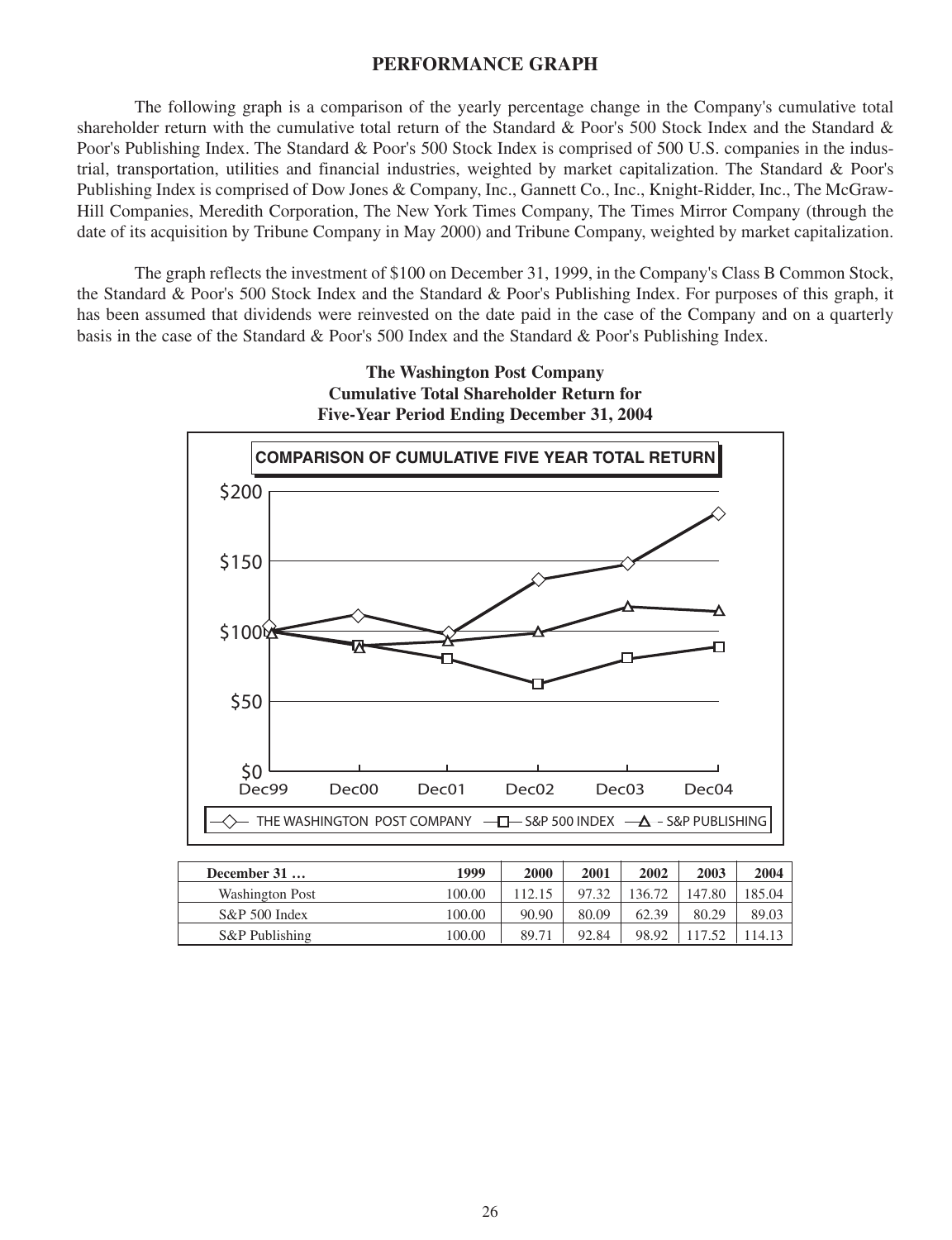#### **Certain Relationships and Related Transactions**

Effective September 2004, the Company renewed for one year a contract with Mrs. Elizabeth Weymouth, the daughter of the late Mrs. Katharine Graham and the sister of Mr. Donald E. Graham, under which she contributes articles to The Washington Post newspaper and is to be compensated at the rate of \$25,000 annually. In addition, Mrs. Weymouth is employed full-time as a Senior Editor at Newsweek magazine with an annualized base compensation of \$170,000.

Effective January 1, 2005, Katharine Weymouth, the granddaughter of the late Mrs. Katharine Graham, the daughter of Mrs. Elizabeth Weymouth and the niece of Mr. Donald Graham, was appointed Vice President-Advertising of The Washington Post newspaper. Ms. Weymouth has an annual base salary of \$195,000 and a bonus potential of 40% of base salary based on the achievement of pre-established goals in 2005. In 2004, Katharine Weymouth held the position of Director of Advertising Sales of The Washington Post newspaper and she received a salary of \$155,074 and earned a bonus of \$88,642. She has been awarded 75 shares of restricted stock from the 2003-2006 Award Cycle and 100 shares of restricted stock from the 2005-2008 Award Cycle.

# **OTHER MATTERS THAT MAY COME BEFORE THE MEETING**

As of the date of this Proxy Statement the only matters that the Board of Directors expects to present to the meeting are those discussed herein. If any other matter or matters are properly brought before the meeting or any adjournment thereof, it is the intention of the persons named in the accompanying form of Proxy to vote on those matters in accordance with their best judgment.

Upon the recommendation of the Audit Committee, the Board of Directors has selected PricewaterhouseCoopers LLP as the Company's independent accountants to audit and report on its financial statements for the fiscal year 2005. The same firm has acted as the Company's independent accountants continuously since the Company was organized in 1946. As in previous years, a representative of PricewaterhouseCoopers LLP will be present at the Annual Meeting, will have the opportunity to make any statement he may desire with respect to the Company's financial statements for 2004 and his firm's relationship with the Company, and will be available to respond to appropriate questions from stockholders.